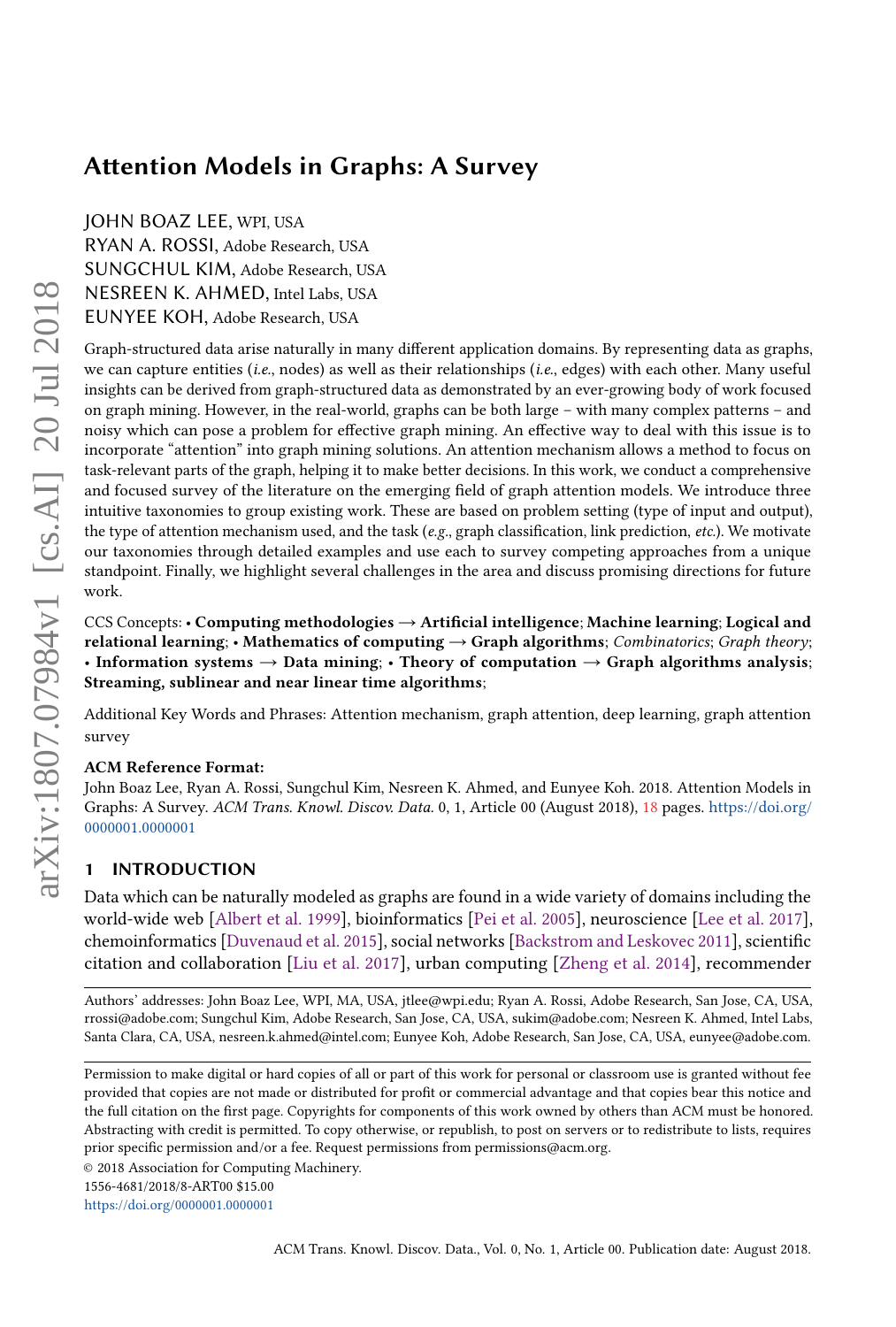<span id="page-1-0"></span>

Fig. 1. Attention is used to assign importance to each type of neighbor. The link size denotes how much attention we want to apply to each neighbor. In this example, we see that by using attention to focus on a node's classmates, we can better predict the kind of activity the target is interested in. Best viewed with color.

systems [\[Deng et al.](#page-16-3) [2017\]](#page-16-3), sensor networks [\[Aggarwal et al.](#page-16-4) [2017\]](#page-16-4), epidemiology [\[Moslonka-](#page-17-4)[Lefebvre et al.](#page-17-4) [2011\]](#page-17-4), anomaly and fraud analysis [\[Akoglu et al.](#page-16-5) [2015\]](#page-16-5), and ecology [\[Allesina et al.](#page-16-6) [2005\]](#page-16-6). For instance, interactions between users on a social network can be captured using a graph where the nodes represent users and links denote user interaction and/or friendship [\[Backstrom](#page-16-2) [and Leskovec](#page-16-2) [2011\]](#page-16-2). On the other hand, in chemoinformatics, we can build molecular graphs by treating the atoms as nodes and the bonds between atoms as edges [\[Duvenaud et al.](#page-16-1) [2015\]](#page-16-1).

A large body of work – which we broadly categorize as the field of graph mining [\[Aggarwal and](#page-16-7) [Wang](#page-16-7) [2010\]](#page-16-7) – has emerged that focuses on gaining insights from graph data. Many interesting and important problems have been studied in this area. These include graph classification [\[Duvenaud](#page-16-1) [et al.](#page-16-1) [2015\]](#page-16-1), link prediction [\[Sun et al.](#page-17-5) [2011\]](#page-17-5), community detection [\[Girvan and Newman](#page-16-8) [2002\]](#page-16-8), functional brain network discovery [\[Bai et al.](#page-16-9) [2017\]](#page-16-9), node classification and clustering [\[Perozzi](#page-17-6) [et al.](#page-17-6) [2014\]](#page-17-6), and influence maximization [\[He and Kempe](#page-17-7) [2014\]](#page-17-7) with new problems constantly being proposed.

In the real-world, however, graphs can be both structurally large and complex [\[Ahmed et al.](#page-16-10) [2014;](#page-16-10) [Leskovec and Faloutsos](#page-17-8) [2006\]](#page-17-8) as well as noisy [\[He and Kempe](#page-17-7) [2014\]](#page-17-7). These pose a significant challenge to graph mining techniques, particularly in terms of performance [\[Ahmed et al.](#page-16-11) [2017\]](#page-16-11).

Various techniques have been proposed to address this issue. For instance, the method proposed by [\[Wu et al.](#page-18-1) [2015\]](#page-18-1) utilizes multiple views of the same graph to improve classification performance while [\[Zhang et al.](#page-18-2) [2016a\]](#page-18-2) leverages auxiliary non-graph data as side views under similar motivation. Another popular technique involves the identification of task-relevant or discriminative subgraphs [\[Shi et al.](#page-17-9) [2012;](#page-17-9) [Zhu et al.](#page-18-3) [2012\]](#page-18-3).

Recently, a new approach has emerged to address the above-mentioned problem and this is by incorporating attention into graph mining solutions. An attention mechanism aids a model by allowing it to "focus on the most relevant parts of the input to make decisions" [\[Velickovic et al.](#page-18-4) [2018\]](#page-18-4). Attention was first introduced in the deep learning community to help models attend to important parts of the data [\[Bahdanau et al.](#page-16-12) [2015;](#page-16-12) [Mnih et al.](#page-17-10) [2014\]](#page-17-10). The mechanism has been successfully adopted by models solving a variety of tasks. Attention was used by [\[Mnih et al.](#page-17-10) [2014\]](#page-17-10) to take glimpses of relevant parts of an input image for image classification; on the other hand, [\[Xu](#page-18-5) [et al.](#page-18-5) [2015\]](#page-18-5) used attention to focus on important parts of an image for the image captioning task. Meanwhile [\[Bahdanau et al.](#page-16-12) [2015\]](#page-16-12) utilized attention for the machine translation task by assigning weights which reflected the importance of different words in the input sentence when generating corresponding words in the output sentence. Finally, attention has also been used for both the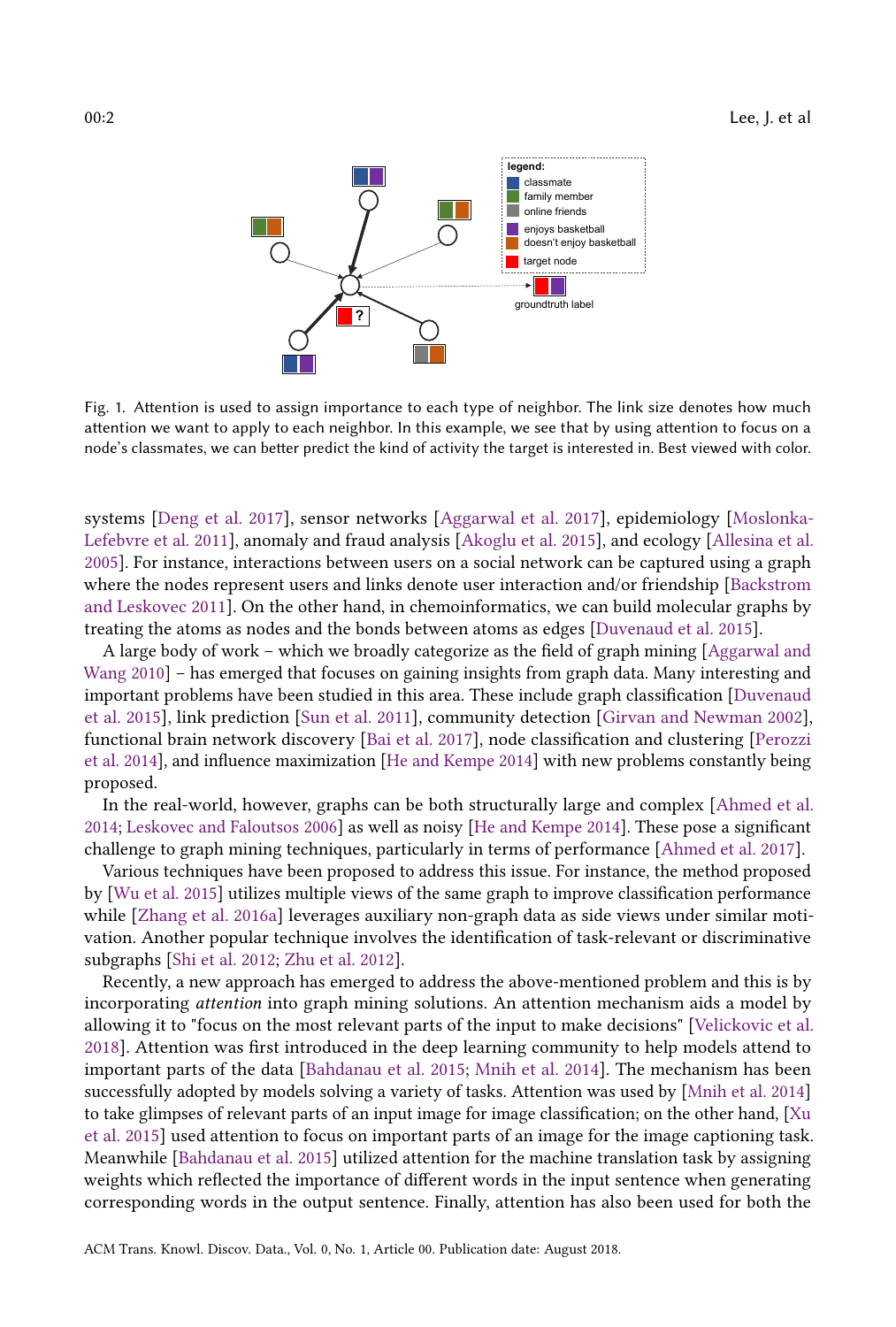image [\[Yang et al.](#page-18-6) [2016\]](#page-18-6) as well as the natural language [\[Kumar et al.](#page-17-11) [2016\]](#page-17-11) question answering tasks. However, most of the work involving attention has been done in the computer vision or natural language processing domains.

More recently, there has been a growing interest in attention models for graphs and various techniques have been proposed [\[Choi et al.](#page-16-13) [2017;](#page-16-13) [Feng et al.](#page-16-14) [2016;](#page-16-14) [Han et al.](#page-17-12) [2018;](#page-17-12) [Lee et al.](#page-17-13) [2018;](#page-17-13) [Ma et al.](#page-17-14) [2017;](#page-17-14) [Velickovic et al.](#page-18-4) [2018\]](#page-18-4). Although attention is defined in slightly different ways in all these papers, the competing approaches do share common ground in that attention is used to allow the model to focus on task-relevant parts of the graph. We discuss and define, more precisely, the main strategies used by these methods to apply attention to graphs in Section [6.](#page-12-0) Figure [1](#page-1-0) shows a motivating example of when attention can be useful in a graph setting. In particular, the main advantages of using attention on graphs can be summarized as follows:

- (1) Attention allows the model to avoid or ignore noisy parts of the graph, thus improving the signal-to-noise (SNR) ratio [\[Lee et al.](#page-17-13) [2018;](#page-17-13) [Mnih et al.](#page-17-10) [2014\]](#page-17-10).
- (2) Attention allows the model to assign a relevance score to elements in the graph (for instance, the different neighbors in a node's neighborhood) to highlight elements with the most task-relevant information, further improving SNR [\[Velickovic et al.](#page-18-4) [2018\]](#page-18-4).
- (3) Attention also provides a way for us to make a model's results more interpretable [\[Choi et al.](#page-16-13) [2017;](#page-16-13) [Velickovic et al.](#page-18-4) [2018\]](#page-18-4). For example, by analyzing a model's attention over different components in a medical ontology graph we can identify the main factors that contribute to a particular medical condition [\[Choi et al.](#page-16-13) [2017\]](#page-16-13).

In this paper, we conduct a comprehensive and focused review of the literature on graph attention models. To the best of our knowledge, this is the first work on this topic. We introduce three different taxonomies to group existing work into intuitive categories. We then motivate our taxonomies through detailed examples and use each to survey competing approaches from a particular standpoint. In particular, we group the existing work by problem setting (defined by the type of input graph and the primary problem output), by the kind of attention that is used, and by the task (e.g., node classification, graph classification, etc.).

In previous work, different kinds of graphs (e.g., homogeneous graphs, heterogeneous graphs, directed acyclic graphs, etc.) have been studied with different properties (e.g., attributed, weighted or unweighted, directed or undirected) and different outputs ( $e.g.,$  node embedding, link embedding, graph embedding). The first taxonomy allows us to survey the field from this perspective. The second taxonomy tackles the main strategies that have been proposed for applying attention in graphs. We then introduce a final taxonomy that groups the methods by application area; this shows the reader what problems have already been tackled while, perhaps more importantly, revealing important graph-based problems where attention models have yet to be applied. Figure [2](#page-3-0) shows the proposed taxonomies.

Additionally, we also summarize the challenges that have yet to be addressed in the area of graph attention and provide promising directions for future work.

#### 1.1 Main contributions

The main contributions of this work are as follows:

- (1) We introduce three intuitive taxonomies for categorizing various graph attention models and survey existing methods using these taxonomies. To the best of our knowledge, this is the first survey on the important field of graph attention.
- (2) We motivate each taxonomy by discussing and comparing different graph attention models from the taxonomy's perspective.
- (3) We highlight the challenges that have yet to be addressed in the area of graph attention.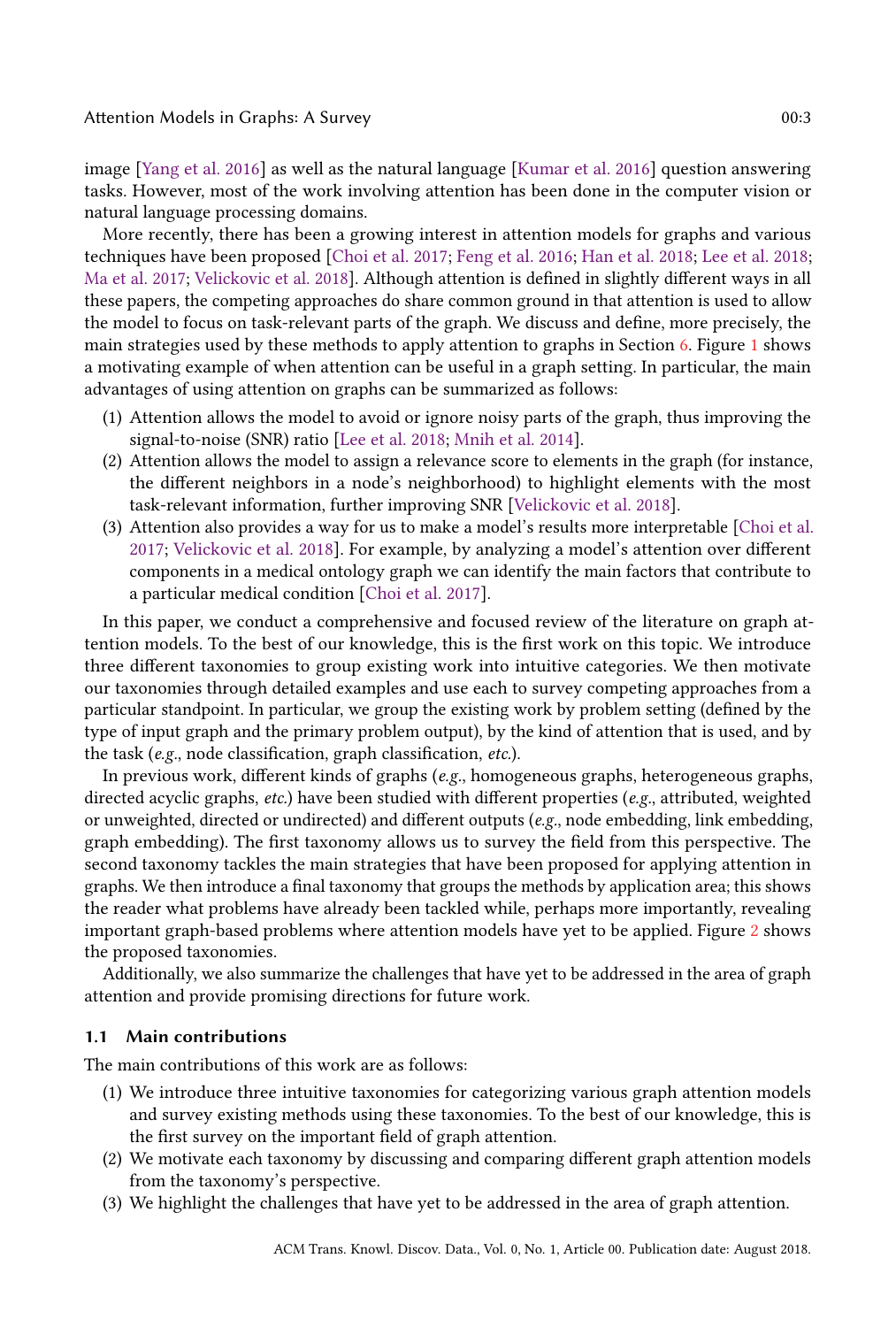<span id="page-3-0"></span>

Fig. 2. Proposed taxonomies to group graph attention models based on (a) problem setting, (b) type of attention used, and (c) task or problem.

(4) We also provide suggestions on potential areas for future work in this emerging field.

#### 1.2 Scope of this article

In this article, we focus on examining and categorizing various techniques that apply attention to graphs (we give a general definition of attention in Sec. [2\)](#page-4-0). Most of these methods take graphs as input and solve some graph-based problem such as link prediction [\[Sun et al.](#page-17-5) [2011\]](#page-17-5), graph classification/regression [\[Duvenaud et al.](#page-16-1) [2015\]](#page-16-1), or node classification [\[Kipf and Welling](#page-17-15) [2017\]](#page-17-15). However, we also consider methods that apply attention to graphs although the graph is only one of several types of input to the problem.

We do not attempt to survey the vast field of general graph-based methods that do not explicitly apply attention, multiple work have already been done on this with each having a particular focus [\[Cai et al.](#page-16-15) [2018;](#page-16-15) [Getoor and Diehl](#page-16-16) [2015;](#page-16-16) [Jiang et al.](#page-17-16) [2013\]](#page-17-16).

#### 1.3 Organization of the survey

The rest of this survey is organized as follows. We start by introducing useful notations and definitions in Section [2.](#page-4-0) We then use Sections [3](#page-5-0) through [5](#page-10-0) to discuss related work using our main taxonomy (Fig. [2a](#page-3-0)). We organized Sections [3-](#page-5-0)[5](#page-10-0) such that the methods in existing work are grouped by the main type of embedding they calculate  $(e.g.,\,node\,embedding,\,edge\,theta)$ , edge embedding, graph embedding, or hybrid embedding); these methods are then further divided by the type of graphs they support. In Sections [6](#page-12-0) and [7,](#page-13-0) we switch to a different perspective and use the remaining taxonomies (Fig. [2b](#page-3-0) and Fig. [2c](#page-3-0)) to guide the discussion. We then discuss challenges as well as interesting opportunities for future work in Section [8.](#page-14-0) Finally, we conclude the survey in Section [9.](#page-15-0)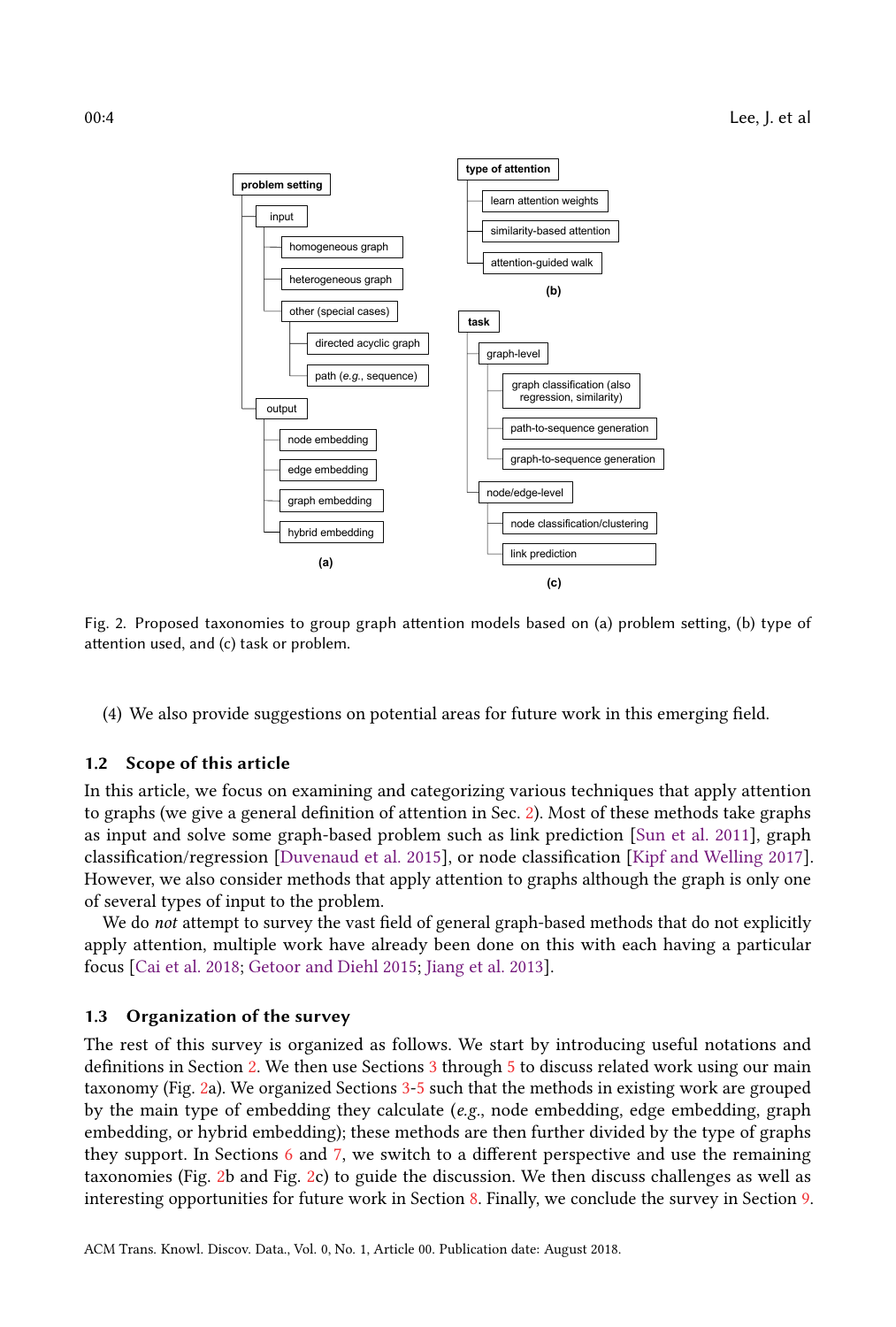Attention Models in Graphs: A Survey 00:5

#### <span id="page-4-0"></span>2 PROBLEM FORMULATION

In this section, we define the different types of graphs that appear in the discussion; we also introduce related notations.

<span id="page-4-1"></span>DEFINITION 1 (HOMOGENEOUS GRAPH). Let  $G = (V, E)$  be a graph where V is the set of nodes (vertices) and E is the set of edges between the nodes in V .

Further, let  $A = [A_{ij}]$  be the  $n \times n$ , for  $n = |V|$ , adjacency matrix of G where  $A_{ij} = 1$  if there exists  $(v_i, v_j) \in E$  and  $A_{ij} = 0$  otherwise. When A is a binary matrix (*i.e.*,  $A_{ij} \in \{0, 1\}$ ), we consider the graph to be *unusighted*. Note that A may also encode edge weights; given a weight  $w \in \mathbb{R}$ the graph to be *unweighted*. Note that A may also encode edge weights; given a weight  $w \in \mathbb{R}$ for  $(v_i, v_j) \in E$ ,  $A_{ij} = w$ . In this case, the graph is said to be weighted. Also, if  $A_{ij} = A_{ji}$ , for any  $1 \le i \le n$ , then the graph is *undirected*, otherwise it is *directed*  $1 \le i, j \le n$ , then the graph is *undirected*, otherwise it is *directed*.

Given an adjacency matrix A, we can construct a right stochastic matrix  $T -$  also called the transition matrix – which is simply A with rows normalized to 1. Also, given a vertex  $v \in V$ , let  $\Gamma_v$ be the set of vertices in node v's neighborhood (for instance, a popular definition for neighborhood is simply the one-hop neighborhood of v, or  $\Gamma_v = \{w | (v, w) \in E\}$ .

DEFINITION 2 (HETEROGENEOUS GRAPH). A heterogeneous graph is defined as  $G = (V, E)$  consisting of a set of node objects V and a set of edges E connecting the nodes in V . A heterogeneous graph also has a node type mapping function  $\theta : V \to \mathcal{T}_V$  and an edge type mapping function defined as  $\xi : E \to \mathcal{T}_E$  where  $\mathcal{T}_V$  and  $\mathcal{T}_E$  denote the set of node types and edge types, respectively. The type of node i is denoted as  $\theta(i)$  (which may be an author, a paper, or a conference in a heterogeneous bibliographic network) whereas the type of edge  $e = (i, j) \in E$  is denoted as  $\xi(i, j) = \xi(e)$  (e.g., a co-authorship relationship, or a "published in" relationship).

Note a heterogeneous graph is sometimes referred to as a typed network. Furthermore, a bipartite graph is a simple heterogeneous graph with two node types and a single edge type. A homogeneous graph is simply a special case of a heterogeneous graph where  $|\mathcal{T}_V| = |\mathcal{T}_E| = 1$ .

<span id="page-4-2"></span>DEFINITION 3 (ATTRIBUTED GRAPH). Let  $G = (V, E, \mathbf{X})$  be an attributed graph where V is a set of nodes, E is a set of edges, and X is an  $n \times d$  matrix of node input attributes where each  $\bar{\mathbf{x}}_i$  (or  $\mathbf{X}_i$ .) is a d-dimensional (row) vector of attribute values for node  $v_i \in V$  and  $x_i$  (or  $X_{i,j}$ ) is an n-dimensional vector corresponding to the jth attribute (column) of X. Alternatively, X may also be a  $m \times d$  matrix of edge input attributes. These may be real-valued or not.

DEFINITION 4 (DIRECTED ACYCLIC GRAPH (DAG)). A directed graph with no cycles.

The different "classes" of graphs defined in Definitions [1-](#page-4-1)[3](#page-4-2) can be directed or undirected as well as weighted or unweighted. Other classes of graphs arise from composing the distinct "graph classes" (Definition [1-](#page-4-1)[3\)](#page-4-2). For instance, it is straightforward to define an attributed heterogeneous network  $G = (V, E, \mathcal{T}_V, \mathcal{T}_E, \mathbf{X}).$ 

DEFINITION 5 (PATH). A path P of length L is defined as a sequence of unique indices  $i_1, i_2, \ldots, i_{L+1}$ such that  $(v_{i_t}, v_{i_{t+1}}) \in E$  for all  $1 \le t \le L$ . The length of a path is defined as the number of edges it contains contains.

Unlike walks that allow loops, paths do not and therefore a walk is a path iff it has no loops (all nodes are unique). Note that a path is a special kind of graph with a very rigid structure where all the nodes have at most 2 neighbors. We now give a general, yet formal, definition of the notion of graph attention as follows:

<span id="page-4-3"></span>DEFINITION 6 (GRAPH ATTENTION). Given a target graph object (e.g., node, edge, graph, etc),  $v_0$  and a set of graph objects in  $v_0$ 's "neighborhood"  $\{v_1, \cdots, v_{|\Gamma_{v_0}|}\} \in \Gamma_{v_0}$  (the neighborhood is task-specific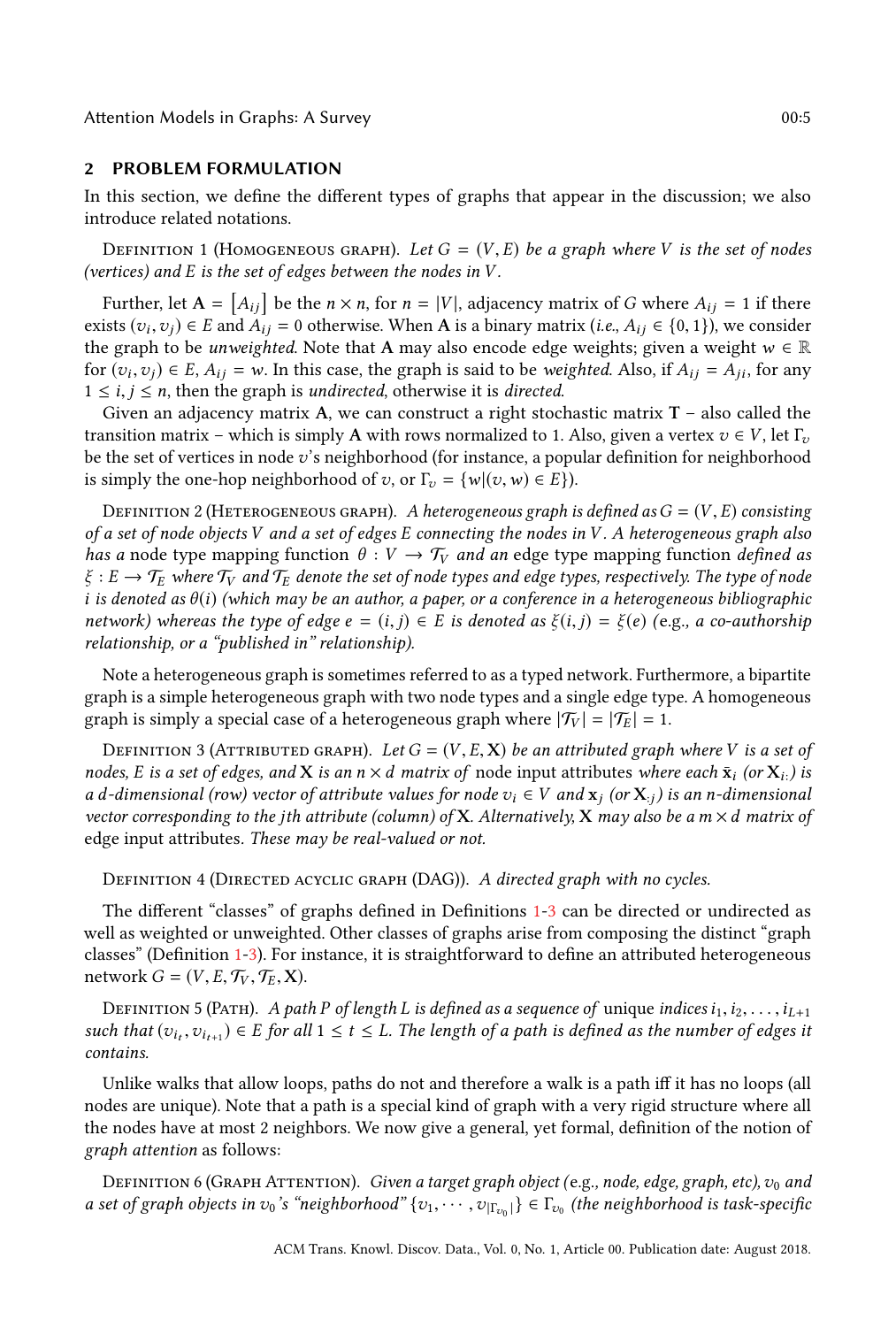<span id="page-5-1"></span>

| G                   | (un)directed (attributed) graph                                                         |
|---------------------|-----------------------------------------------------------------------------------------|
| A                   | adjacency matrix of the graph $G = (V, E)$                                              |
| т                   | stochastic transition matrix for G constructed by normalizing over the rows in A        |
| n, m                | number of nodes and edges in the graph                                                  |
| $\boldsymbol{k}$    | number of embedding dimensions                                                          |
| d                   | node attribute dimension                                                                |
| $\Gamma_i$          | neighbors of <i>i</i> defined using some neighborhood                                   |
| $\Gamma_i^{(\ell)}$ | $\ell$ -neighborhood $\Gamma_i^{(\ell)} = \{j \in V \mid \text{dist}(i, j) \leq \ell\}$ |
| dist(i, j)          | shortest distance between <i>i</i> and <i>j</i>                                         |
| X                   | $n \times d$ input attribute matrix                                                     |
| $\mathbf{x}$        | a d-dimensional feature vector                                                          |
| $x_i$               | the <i>i</i> -th element of <b>x</b>                                                    |
| z                   | output node embedding matrix (or vector z in the case of graph embeddings)              |

and can mean the  $\ell$ -hop neighborhood of a node or something more general). Attention is defined as a function  $f' : \{v_0\} \times \Gamma_{v_0} \to [0,1]$  that maps each of the object in  $\Gamma_{v_0}$  to a relevance score which tells us<br>how much attention we want to give to a particular neighbor object. Furthermore, it is usually expected how much attention we want to give to a particular neighbor object. Furthermore, it is usually expected that  $\sum_{i=1}^{|\Gamma_{v_0}|} f$  $'(v_0, v_i) = 1.$ 

A summary of the notation used throughout the manuscript is provided in Table [1.](#page-5-1)

## <span id="page-5-0"></span>3 ATTENTION-BASED NODE/EDGE EMBEDDING

In this section – as well as the two succeeding sections – we introduce various graph attention models and categorize them by problem setting. For easy reference, we show all of the surveyed methods in Table [2,](#page-6-0) taking care to highlight where they belong under each of the proposed taxonomies. We now begin by defining the traditional node embedding problem.

DEFINITION 7 (NODE EMBEDDING). Given a graph  $G = (V, E)$  with V as the node set and E as the edge set, the objective of node embedding is to learn a function  $f: V \to \mathbb{R}^k$  such that each node  $i \in V$ <br>is manned to a k-dimensional vector z, where  $k \ll |V|$ . The node embedding matrix is denoted as **Z** is mapped to a k-dimensional vector  $z_i$  where  $k \ll |V|$ . The node embedding matrix is denoted as Z.

The learned node embeddings given as output can subsequently be used as input to mining and machine learning algorithms for a variety of tasks such as link prediction [\[Sun et al.](#page-17-5) [2011\]](#page-17-5), classification [\[Velickovic et al.](#page-18-4) [2018\]](#page-18-4), community detection [\[Girvan and Newman](#page-16-8) [2002\]](#page-16-8), and role discovery [\[Rossi and Ahmed](#page-17-17) [2015\]](#page-17-17). We now define the problem of attention-based node embedding as follows:

DEFINITION 8 (ATTENTION-BASED NODE EMBEDDING). Given the same inputs as above, we learn a function  $f: V \to \mathbb{R}^k$  that maps each node  $i \in V$  to an embedding vector  $z_i$ . Additionally, we learn<br>a second function  $f': V \times V \to [0, 1]$  to assign "attention weights" to the elements in a target node a second function  $f' : V \times V \rightarrow [0, 1]$  to assign "attention weights" to the elements in a target node<br>i's neighborhood  $\Gamma$ . The function  $f'$  defines each neighbor i's for  $i \in \Gamma$ , importance relative to the i's neighborhood  $\Gamma_i$ . The function f' defines each neighbor j's, for  $j \in \Gamma_i$ , importance relative to the target node i Typically f' is constrained to have  $\sum_{i=1}^{\infty} f'(i,i) = 1$  for all i with  $f'(i,k) = 0$  for all target node i. Typically, f' is constrained to have  $\sum_{j\in\Gamma_i} f'(i,j) = 1$  for all i with  $f'(i,k) = 0$  for all  $k \notin \Gamma$ . The soal of attention-hased node embedding is to assign a similar embedding to node i and to target noae *i*. 1ypically, *f* is constrained to nave  $\sum_{j \in \Gamma_i} f(t, j) = 1$  for all *i* with *f* (*i*, *k*) = 0 for all *k* ∉  $\Gamma_i$ . The goal of attention-based node embedding is to assign a similar embedding to node *i* its more similar or important neighbors, i.e.,  $\delta(z_i, z_j) > \delta(z_i, z_k)$  iff  $f'(i, j) > f'(i, k)$ , where  $\delta$  is some similarity measure similarity measure.

Above, we defined attention-based node embedding; attention-based edge embedding can also be defined similarly.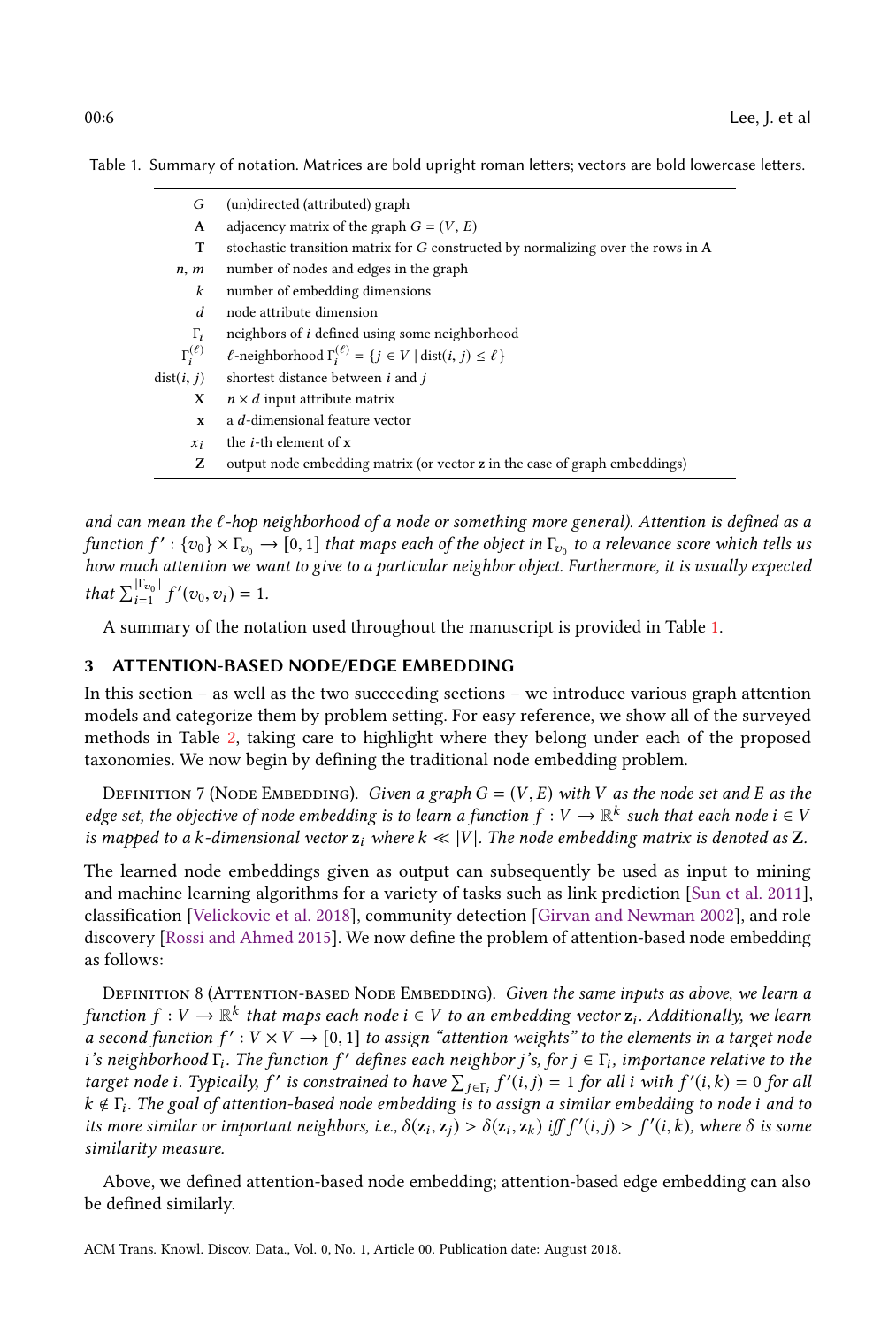<span id="page-6-0"></span>

|                                           | INPUT                  |                     |                        |      |                         |                | OUTPUT          |                  |                         | MECHANISM                  |                       |       |                          | <b>TASK</b>     |                      |                  |                       |                         |       |  |
|-------------------------------------------|------------------------|---------------------|------------------------|------|-------------------------|----------------|-----------------|------------------|-------------------------|----------------------------|-----------------------|-------|--------------------------|-----------------|----------------------|------------------|-----------------------|-------------------------|-------|--|
| Method                                    | $graph$<br>Homogeneous | Heterogeneous graph | Directed acyclic graph | Path | Node embedding          | Edge embedding | Graph embedding | Hybrid embedding | Learn attention weights | Similarity-based attention | Attention-guided walk | Other | Node/Link classification | Link prediction | Graph classification | Graph regression | Seq-to-seq generation | Graph-to-seq generation | Other |  |
| AttentionWalks [Abu-El-Haija et al. 2017] | ✓                      |                     |                        |      |                         |                |                 |                  |                         |                            |                       |       |                          |                 |                      |                  |                       |                         |       |  |
| GAKE [Feng et al. 2016]                   | $\sqrt{2}$             |                     |                        |      | $\overline{\mathbf{v}}$ |                |                 |                  | ✔                       |                            |                       |       |                          |                 |                      |                  |                       |                         |       |  |
| GAT [Velickovic et al. 2018]              | $\sqrt{}$              |                     |                        |      | $\boldsymbol{v}$        |                |                 |                  |                         |                            |                       |       |                          |                 |                      |                  |                       |                         |       |  |
| AGNN [Thekumparampil et al. 2018]         | √                      |                     |                        |      | V                       |                |                 |                  |                         |                            |                       |       |                          |                 |                      |                  |                       |                         |       |  |
| PRML [Zhao et al. 2017]                   |                        |                     |                        |      |                         |                |                 |                  | J                       |                            |                       |       |                          |                 |                      |                  |                       |                         |       |  |
| EAGCN [Shang et al. 2018]                 |                        |                     |                        |      |                         |                |                 |                  |                         |                            |                       |       |                          |                 |                      |                  |                       |                         |       |  |
| Modified - GAT [Ryu et al. 2018]          | √                      |                     |                        |      |                         |                |                 |                  |                         |                            |                       |       |                          |                 |                      |                  |                       |                         |       |  |
| graph2seq [Xu et al. 2018]                | $\checkmark$           |                     |                        |      |                         |                |                 |                  |                         |                            |                       |       |                          |                 |                      |                  |                       |                         |       |  |
| GAM [Lee et al. 2018]                     | $\sqrt{2}$             |                     |                        |      |                         |                |                 |                  |                         |                            |                       |       |                          |                 |                      |                  |                       |                         |       |  |
| RNNSearch [Bahdanau et al. 2015]          |                        |                     |                        | J    |                         |                |                 |                  |                         |                            |                       |       |                          |                 |                      |                  |                       |                         |       |  |
| Att - NMT [Luong et al. 2015]             |                        |                     |                        |      |                         |                |                 |                  |                         |                            |                       |       |                          |                 |                      |                  |                       |                         |       |  |
| Dipole [Ma et al. 2017]                   |                        |                     |                        |      |                         |                |                 |                  |                         |                            |                       |       |                          |                 |                      |                  |                       |                         |       |  |
| GRAM [Choi et al. 2017]                   |                        |                     |                        |      |                         |                |                 |                  | √                       |                            |                       |       |                          |                 |                      |                  |                       |                         |       |  |
| CCM [Zhou et al. 2018]                    | ✓                      |                     |                        |      |                         |                |                 |                  |                         |                            |                       |       |                          |                 |                      |                  |                       |                         |       |  |
| <b>JointD/E + SATT</b> [Han et al. 2018]  | √                      |                     |                        |      |                         |                |                 |                  |                         |                            |                       |       |                          |                 |                      |                  |                       |                         |       |  |

Table 2. Qualitative and quantitative comparison of graph-based attention models.

Here, we use a single section to discuss both node and edge embeddings since there has not been a lot of work on attention-based edge embeddings and also because the two problems are quite similar [\[Cai et al.](#page-16-15) [2018\]](#page-16-15). We now categorize the different methods that calculate attention-based node/edge embeddings based on the type of graph they support.

## 3.1 Homogeneous graph

Most of the work that calculate attention-based node embeddings focus on homogeneous graphs [\[Abu](#page-16-17)-[El-Haija et al.](#page-16-17) [2017;](#page-16-17) [Thekumparampil et al.](#page-17-18) [2018;](#page-17-18) [Velickovic et al.](#page-18-4) [2018;](#page-18-4) [Zhao et al.](#page-18-7) [2017\]](#page-18-7). Also, all the methods assume the graph is attributed although [\[Abu-El-Haija et al.](#page-16-17) [2017\]](#page-16-17) only needs node labels (in this case, attribute size  $d = 1$ ).

The method proposed by [\[Abu-El-Haija et al.](#page-16-17) [2017\]](#page-16-17), called ATTENTIONWALKS, is most reminiscent of popular node embedding approaches such as DeepWalk and node2vec [\[Grover and Leskovec](#page-16-18) [2016;](#page-16-18) [Perozzi et al.](#page-17-6) [2014\]](#page-17-6) in that a random walk is used to calculate node contexts. Given a graph G with its corresponding transition matrix <sup>T</sup>, and a context window size c, we can calculate the expected number of times walks started at each node visits other nodes via:

$$
\mathbb{E}[\mathbf{D}|a_1,\cdots,a_c]=\mathbf{I}_n\sum_{i=1}^c a_i(\mathbf{T})^i.
$$

Here  $I_n$  is the size-n identity matrix,  $a_i$ , for  $1 \le i \le c$ , are learnable attention weights, and D is the walk distribution matrix where D encodes the number of times node u is expected to visit node z walk distribution matrix where  $D_{uv}$  encodes the number of times node u is expected to visit node v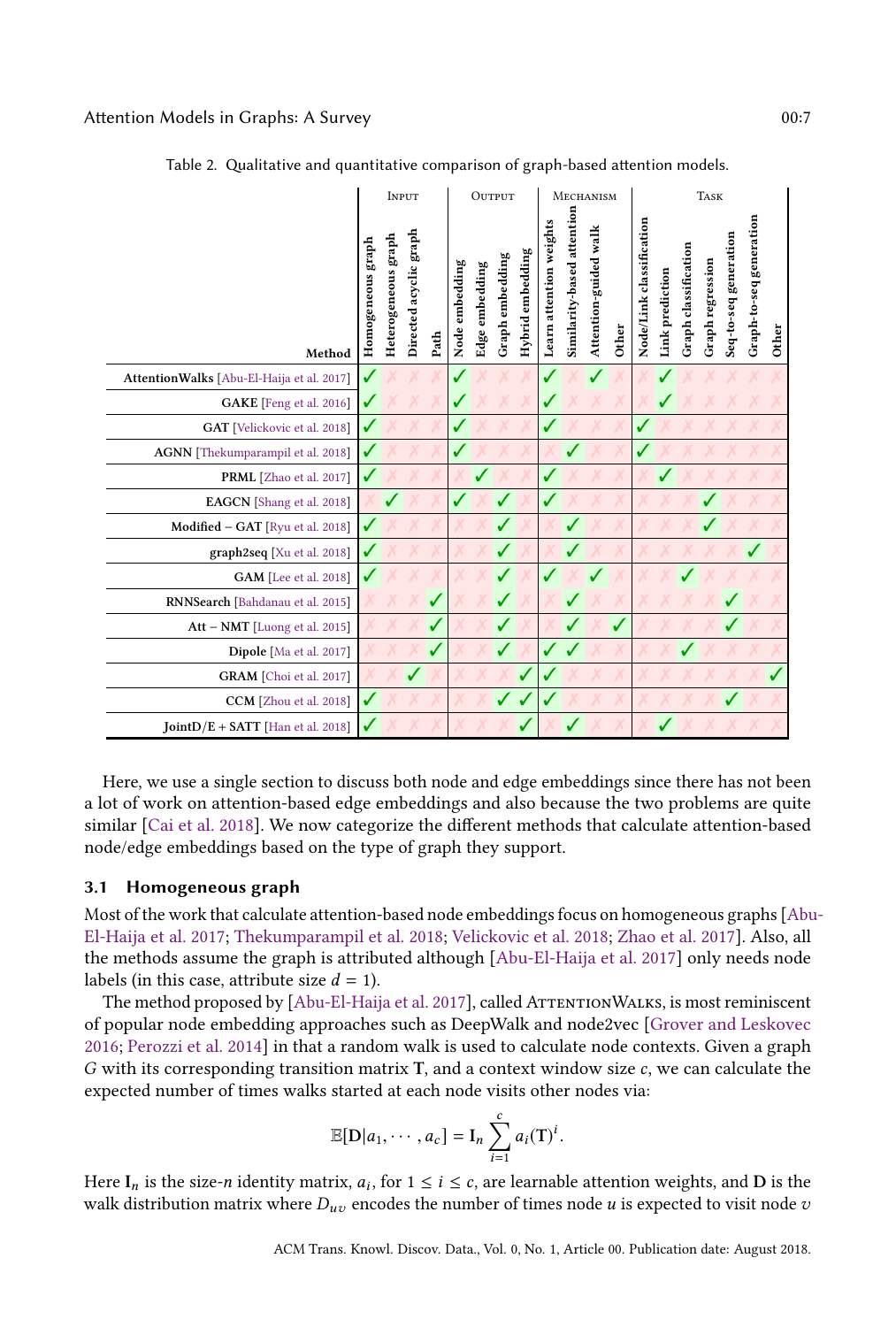given that a walk is started from each node. In this scenario, attention is thus used to steer the walk towards a broader neighborhood or to restrict it within a narrower neighborhood (e.g., when the weights are top-heavy). This solves the problem of having to do a grid-search to identify the best hyper-parameter  $c$  as studies have shown that this has a noticeable impact on performance [\[Perozzi](#page-17-6) [et al.](#page-17-6) [2014\]](#page-17-6) – note that for DeepWalk the weights are fixed at  $a_i = 1 - \frac{i-1}{c}$ .<br>Another attention-based method that is very similar in spirit to methods li

Another attention-based method that is very similar in spirit to methods like DeepWalk, node2vec, and LINE [\[Grover and Leskovec](#page-16-18) [2016;](#page-16-18) [Perozzi et al.](#page-17-6) [2014;](#page-17-6) [Tang et al.](#page-17-22) [2015\]](#page-17-22) in that it uses cooccurrence information to learn node embeddings is GAKE [\[Feng et al.](#page-16-14) [2016\]](#page-16-14). It is important to point out that GAKE builds a graph, commonly referred to as a knowledge graph, from knowledge triplets  $(h, t, r)$  where h and t are terms connected by a relationship r. Given three triplets (Jose, Tagalog, speaks), (Sato, Nihongo, speaks), and (Jose, Sinigang, eats) we can construct a simple heterogeneous graph with three types of nodes, namely {person, language, food}, and two types of relationships, namely {speaks, eats}. However we categorize GAKE as a homogeneous graph method as it doesn't seem to make a distinction between different kinds of relationships or node types (see metapath2vec [\[Dong et al.](#page-16-19) [2017\]](#page-16-19) for a node embedding method that explicitly models the different kinds of relationships and nodes in a heterogeneous graph). Instead, the method takes a set of knowledge triplets and builds a directed graph by taking each triplet  $(h, t, r)$  and adding h and t as the head and tail nodes, respectively, while adding an edge from the head to the tail (they also add a reverse link). The main difference between GAKE and methods such as DeepWalk or node2vec is that they include edges when calculating a node's context. They define three different contexts to get related subjects (nodes or edges), formally they maximize the log-likelihood:

$$
\sum_{s \in V \cup E} \sum_{c \in \Gamma_s} \log \Pr(s \mid c)
$$

where  $\Gamma_s$  is a set of nodes and/or edges defining the neighborhood context of s. To get the final<br>node embedding for a given subject s in the graph, they use attention to obtain the final embedding node embedding for a given subject s in the graph, they use attention to obtain the final embedding  $\mathbf{z}_s = \sum_{c \in \Gamma'_s} \alpha(c) \mathbf{z}'_c$  where  $\Gamma'_s$  is some neighborhood context for s,  $\alpha(c)$  defines the attention weights for context object c and  $\mathbf{z}'_s$  is the learned embedding for c for context object c and  $\mathbf{z}'_c$  is the learned embedding for c.<br>On the other hand, methods like GAT [Velickovic et a

On the other hand, methods like GAT [\[Velickovic et al.](#page-18-4) [2018\]](#page-18-4) and AGNN [\[Thekumparampil](#page-17-18) [et al.](#page-17-18) [2018\]](#page-17-18) extend graph convolutional networks (GCN) [\[Kipf and Welling](#page-17-15) [2017\]](#page-17-15) by incorporating an explicit attention mechanism. Recall that a GCN is able to propagate information via an input graph's structure using the propagation rule:

$$
\mathbf{H}^{(l+1)} = \sigma(\tilde{\mathbf{D}}^{-\frac{1}{2}}\tilde{\mathbf{A}}\tilde{\mathbf{D}}^{-\frac{1}{2}}\mathbf{H}^{(l)}\mathbf{W}^{(l)})
$$

where  $H^{(l)}$  indicates the learned embedding matrix at layer *l* of the GCN with  $H^{(0)} = X$ . Also,  $\tilde{A} = A + I_n$  is the adjacency matrix of an undirected graph A with added self loop. The matrix  $\tilde{D}$ ,  $\tilde{D}$ ,  $\tilde{D}$ ,  $\tilde{D}$ ,  $\tilde{D}$ ,  $\tilde{D}$ ,  $\tilde{D}$ ,  $\tilde{D}$ ,  $\tilde{D}$ ,  $\tilde{D}$ ,  $\tilde{D}$ ,  $\tilde{D}$ ,  $\tilde{$ on the other hand, is defined as the diagonal degree matrix of  $\tilde{A}$  so, in other words,  $\tilde{D}_{i,i} = \sum_{j} \tilde{A}_{i,j}$ . Hence, the term  $\tilde{\mathbf{D}}^{-\frac{1}{2}}\tilde{\mathbf{A}}\tilde{\mathbf{D}}^{-\frac{1}{2}}$  computes a symmetric normalization (similar to the normalized graph Laplacian) for the graph defined by  $\tilde{A}$ . Finally,  $W^{(l)}$  is the trainable weight-matrix for level  $l$  and  $\sigma(\cdot)$  is a nonlinearity like ReLU. Sigmoid, or tanh  $\sigma(\cdot)$  is a nonlinearity like ReLU, Sigmoid, or tanh.

A GCN works like an end-to-end differentiable version of the Weisfeiler-Lehman algorithm [\[Sher](#page-17-23)[vashidze et al.](#page-17-23) [2011\]](#page-17-23) where each additional layer allows us to expand and integrate information from a larger neighborhood. However, because we use the term  $\tilde{\bf D}^{-\frac{1}{2}}\tilde{\bf A}\tilde{\bf D}^{-\frac{1}{2}}{\bf H}$  in the propagation, we are essentially applying a weighted sum of the features of neighboring nodes normalized by their degrees. GAT and AGNN essentially introduce attention weights  $a_{uv}$  to determine how much attention we want to give to a neighboring node  $v$  from node  $u$ 's perspective. The two methods differ primarily in the way attention is defined (we expound on this in Sec. [6\)](#page-12-0). Furthermore, [\[Velickovic](#page-18-4)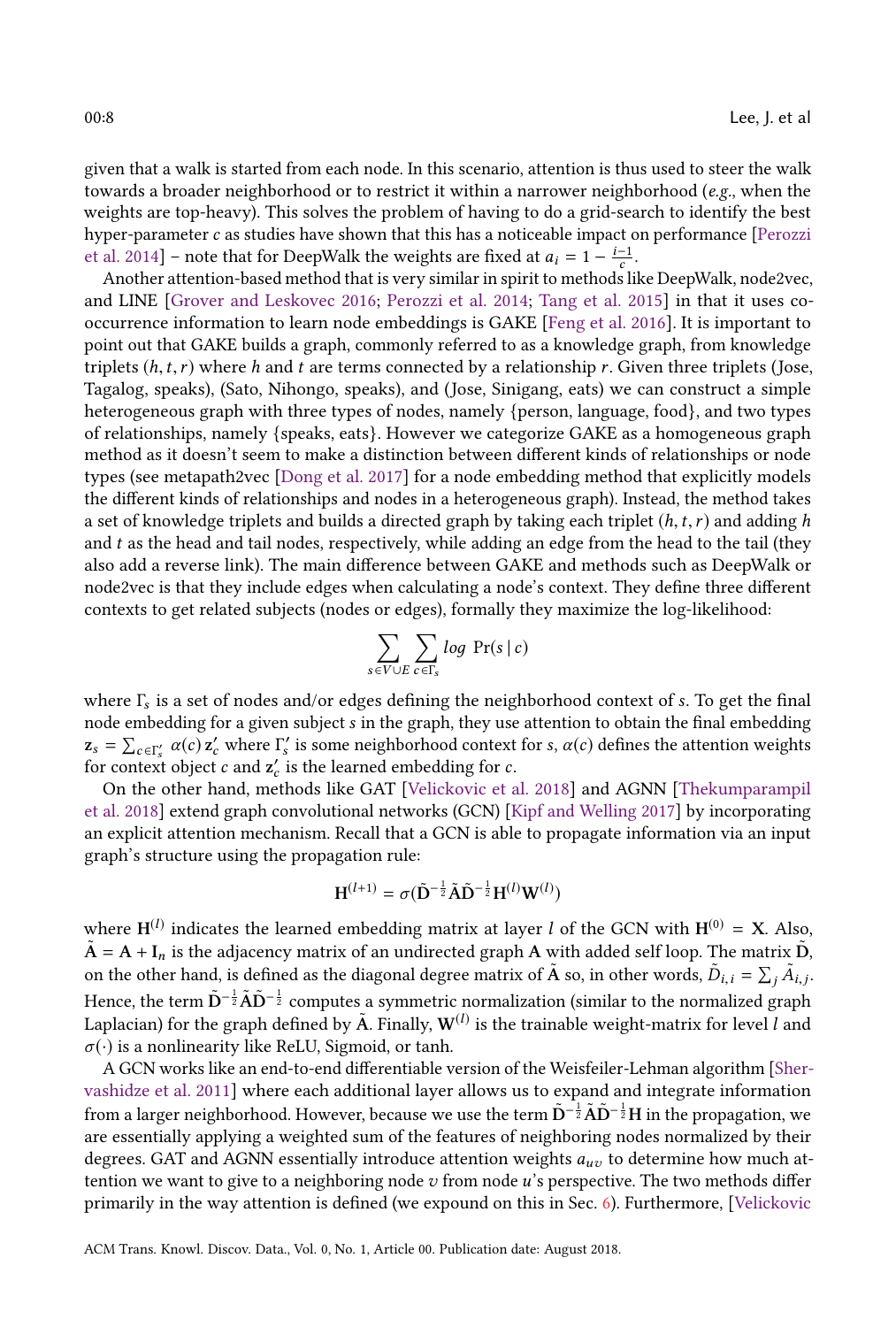[et al.](#page-18-4) [2018\]](#page-18-4) introduce the concept of "multi-attention" which basically defines multiple attention heads (e.g., weights) between a pair of objects in the graph.

PRML [\[Zhao et al.](#page-18-7) [2017\]](#page-18-7) is another approach that learns edge embeddings but they use a different strategy to define attention. In [\[Zhao et al.](#page-18-7) [2017\]](#page-18-7), a path-length threshold L is defined and a recurrent neural network [\[Gers et al.](#page-16-20) [2000\]](#page-16-20) learns a path-based embedding for paths of length  $1, \dots, L$  between pairs of nodes u and v. Attention is defined in two ways. First, attention is used to identify important nodes along paths and this helps in calculating the intermediary path embeddings. Second, attention then assigns priority to paths that are more indicative of link formation and this is used to highlight important or task-relevant path embeddings when these are integrated to form the final edge embedding. We can think of this approach as an attention-based model that calculates the Katz betweenness score for pairs of nodes [\[Liben-Nowell and Kleinberg](#page-17-24) [2003\]](#page-17-24).

## 3.2 Heterogeneous graph

The only work, to the best of our knowledge, that has been proposed to calculate attention-guided node embeddings for heterogeneous graphs is EAGCN [\[Shang et al.](#page-17-19) [2018\]](#page-17-19). Very similar to both GAT and AGNN, [\[Shang et al.](#page-17-19) [2018\]](#page-17-19) proposes to apply attention to a GCN [\[Duvenaud et al.](#page-16-1) [2015;](#page-16-1) [Kipf and Welling](#page-17-15) [2017\]](#page-17-15). However, they handle the case where there can be multiple types of links connecting nodes in a graph. Thus they propose to use "multi-attention," like [\[Velickovic et al.](#page-18-4) [2018\]](#page-18-4), and each of the attention mechanisms considers neighbors defined only by a particular link type. Although the authors validate EAGCN using the graph regression task, the method can be used without much adjustments for node-level tasks since the graph embeddings in EAGCN are simply concatenations or sums of the learned attention-guided node embeddings.

However, the above-mentioned work assumes the given heterogeneous network only has one type of node, *i.e.*,  $|\mathcal{T}_V| = 1$ .

## 3.3 Other special cases

Unlike the areas of attention-based graph embedding, there does not seem to be work on calculating attention-guided node-embeddings for special types of graphs which appear in certain domains (e.g., medical ontologies represented as DAGs, or certain Heterogeneous networks represented as star graphs).

Since the above-mentioned methods work for general graphs, they should be suitable for more specific types of graphs and one should be able to apply them directly to these cases.

## 4 ATTENTION-BASED GRAPH EMBEDDING

Similarly, we begin the discussion by defining the traditional graph embedding problem.

DEFINITION 9 (GRAPH EMBEDDING). Given a set of graphs, the objective of graph embedding is to learn a function  $f: \mathcal{G} \to \mathbb{R}^k$  that maps an input graph  $G \in \mathcal{G}$  to a low dimensional embedding<br>yector z of length k; here  $G$  is the input space of graphs. Invically we want to learn embeddings that vector  $z$  of length  $k$ ; here  $G$  is the input space of graphs. Typically, we want to learn embeddings that group similar graphs (e.g., graphs belonging to the same class) together.

The learned graph embeddings can then be fed as input to machine learning/data mining algorithms to solve a variety of graph-level tasks such as graph classification [\[Lee et al.](#page-17-13) [2018\]](#page-17-13), graph regression [\[Duvenaud et al.](#page-16-1) [2015\]](#page-16-1), and graph-to-sequence generation [\[Xu et al.](#page-18-8) [2018\]](#page-18-8). We now define the problem of attention-based graph embedding as follows:

DEFINITION 10 (ATTENTION-BASED GRAPH EMBEDDING). Given the same inputs as above, we learn a function  $f : \mathcal{G} \to \mathbb{R}^k$  that maps each input graph  $G \in \mathcal{G}$  to an embedding vector  $\mathbf{z}$  of length  $k$ .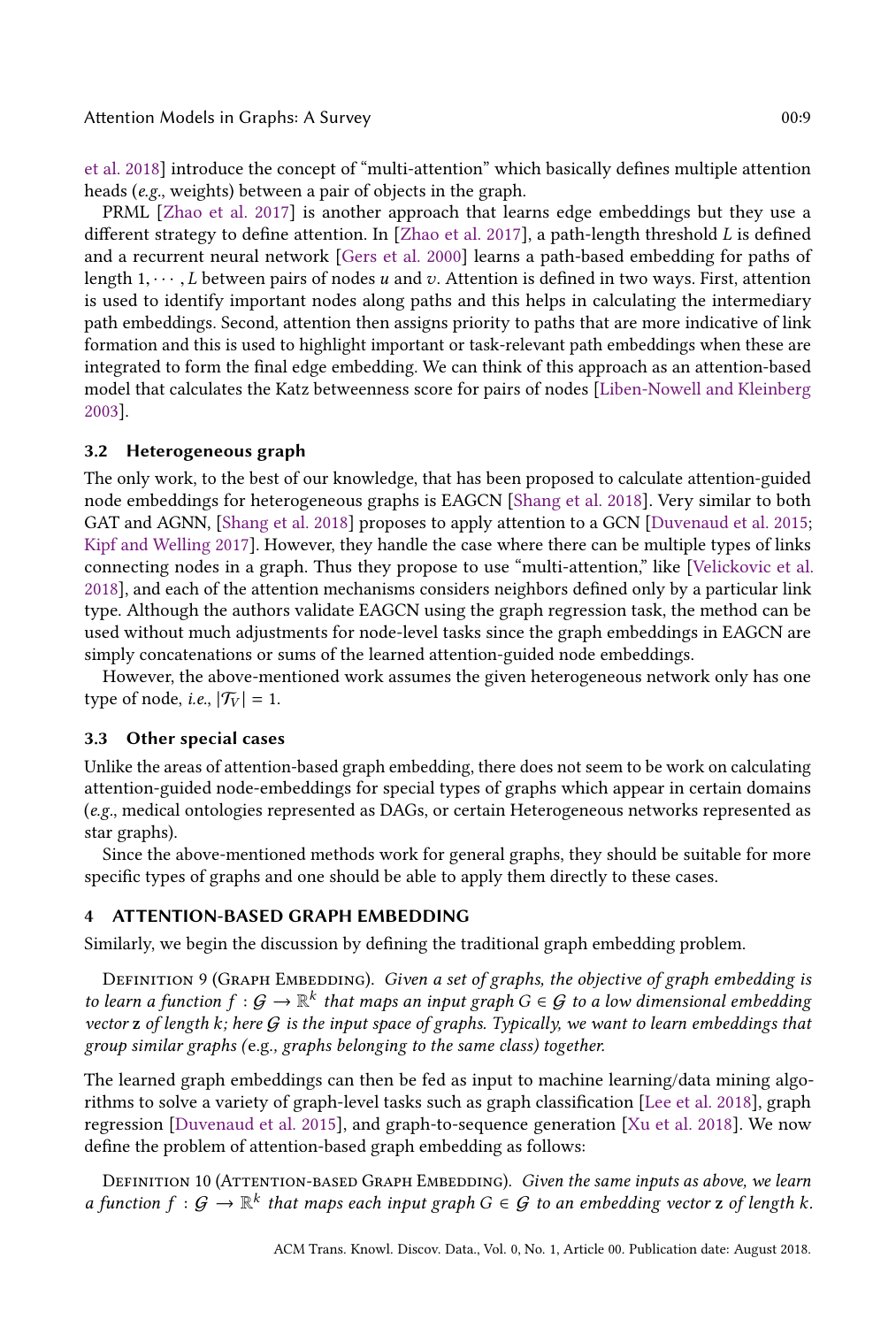Additionally, we learn a second function  $f'$  that assigns "attention weights" to different subgraphs of a<br>given graph to allow the model to prioritize more important parts (i.e., subgraphs) of the graph when given graph to allow the model to prioritize more important parts (i.e., subgraphs) of the graph when calculating its embedding.

## 4.1 Homogeneous graph

Several methods have been proposed for learning graph embeddings on homogeneous graphs [\[Lee](#page-17-13) [et al.](#page-17-13) [2018;](#page-17-13) [Ryu et al.](#page-17-20) [2018;](#page-17-20) [Xu et al.](#page-18-8) [2018\]](#page-18-8).

[\[Ryu et al.](#page-17-20) [2018\]](#page-17-20) simply use the formulation of GAT [\[Velickovic et al.](#page-18-4) [2018\]](#page-18-4) and make a few adjustments to the way attention is calculated. However, aside from the change in how attention weights are calculated, there isn't much difference between GAT and the method proposed in [\[Ryu](#page-17-20) [et al.](#page-17-20) [2018\]](#page-17-20). To obtain the final graph embedding for the task of graph regression on molecular graphs, the proposed method adds fully connected layers after the final GAT layer to flatten the per-node outputs.

On the other hand, [\[Xu et al.](#page-18-8) [2018\]](#page-18-8) propose graph2seq which solves the natural language question answering task. Given a set of facts, in the form of sentences their approach is quite unique in that they convert the input into an attributed directed homogeneous graph. To obtain the graph embedding that is used for the sequence generation task, they first learn node embeddings for each node in the graph. Node embeddings are formed by concatenating a forward and a backward representation for each node which are representations derived by aggregating information from each node's forward (neighbors traversed using forward links) and backward (similarly, neighbors traversed using reverse links) neighborhoods, respectively. The final graph embedding is obtained by pooling the individual node embeddings or by simply aggregating them. Attention, in the case of graph2seq however, is applied by also attending to the individual node embeddings during sequence generation. Since each node embedding  $z_i$  captures information in the region around node  $i$  (we can think of this as a subgraph focused around  $i$ ), attention allows use to prioritize a particular part of the graph when generating a word in the output sentence (sequence). This captures the intuition that different parts of the graph can be associated, primarily, with different concepts or words.

Finally, in a previous work [\[Lee et al.](#page-17-13) [2018\]](#page-17-13), we proposed GAM which uses two types of attention to learn a graph embedding. The main idea is to use an attention-guided walk to sample relevant parts of the graph to form a subgraph embedding. In GAM, we took a walk of length L. Let  $1 \le i \le L$ be the *i*-th node discovered in the walk and  $x_i$  the corresponding node attribute vector, an RNN is used to integrate the node attributes  $(x_1, \dots, x_k)$  to form a subgraph embedding s (the subgraph or region covered during the walk). During each step, an attention mechanism is used to determine which neighboring node is more relevant to allow the walk to cover more task-relevant parts of the graph. To get the final graph embedding, we deploy z "agents" to sample from various parts of the graph yielding embeddings  $\{s_1, \dots, s_z\}$ . A second attention mechanism is then used to determine the relevance of the various subgraph embeddings before these are combined to form a graph embedding. In other words an attention mechanism is defined as a function  $\alpha : \mathbb{R}^k \to [0, 1]$  which mans a given subgraph embedding to a relevance score. The graph embedding is thus defined as maps a given subgraph embedding to a relevance score. The graph embedding is thus defined as  $\sum_{i=1}^{z} \alpha(\mathbf{s}_i) \, \mathbf{s}_i.$ 

## 4.2 Heterogeneous graph

Recall from our previous discussion that EAGCN [\[Shang et al.](#page-17-19) [2018\]](#page-17-19) was used to study the task of graph regression. EAGCN used an approach similar to GAT to generate a graph embedding. Since the method uses a similar attention mechanism as GAT, attention is focused on determining important neighbors to attend to when calculating node embeddings for a graph. The final graph embedding is then a concatenation/sum of the attention-guided node embeddings. It shouldn't be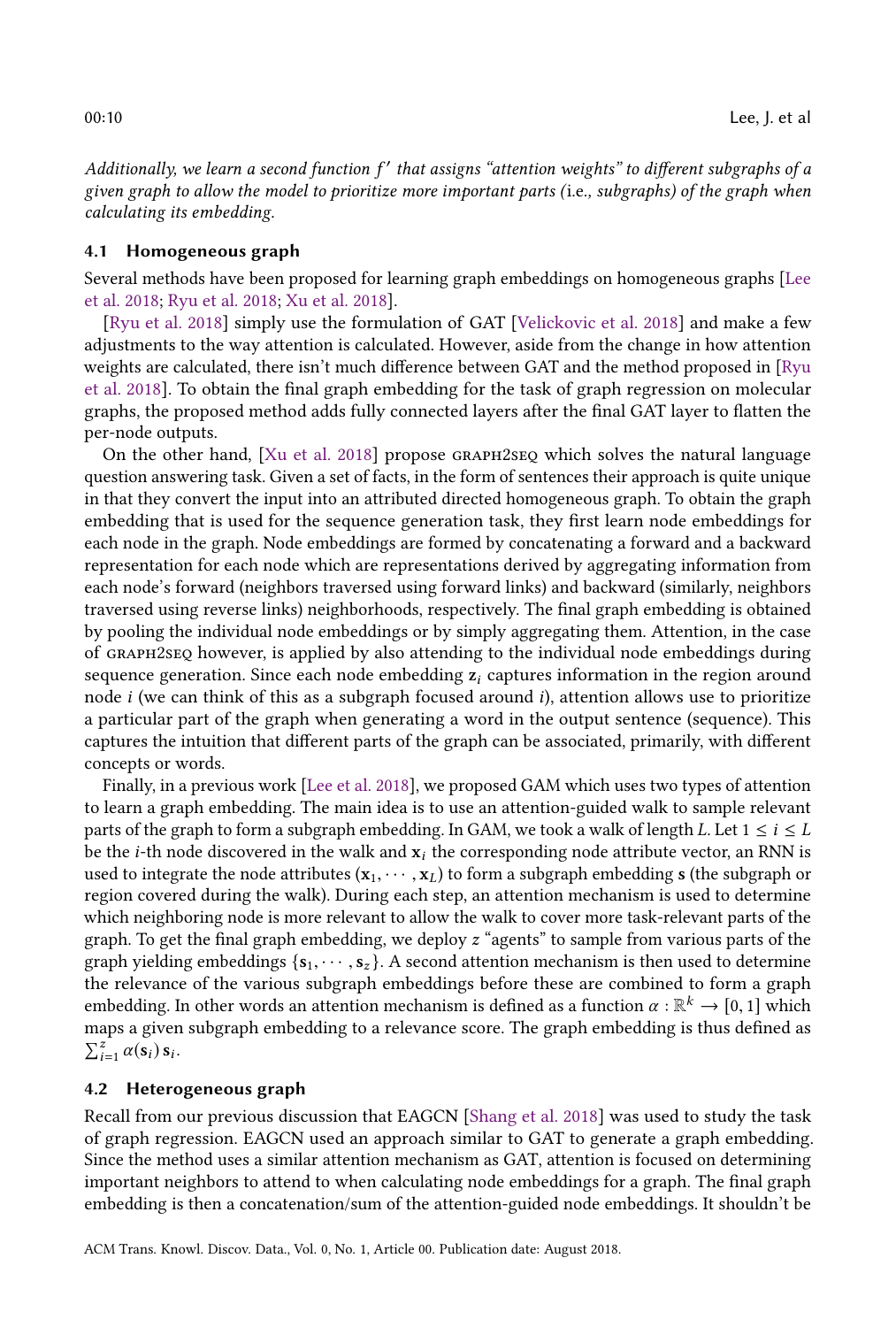difficult to apply a second attention mechanism, similar to that of [\[Lee et al.](#page-17-13) [2018\]](#page-17-13), to weight the importance of the different node embeddings.

#### 4.3 Other special cases

Attention was originally studied in the Computer Vision and NLP domains and various RNN models using attention on sequence-based tasks were proposed [\[Bahdanau et al.](#page-16-12) [2015;](#page-16-12) [Luong et al.](#page-17-21) [2015\]](#page-17-21). Since sequences are technically no different from paths, we introduce some notable attention models under this setting.

A sequence (e.g., a sentence) of length L can be represented as a directed attributed graph of length L – the *i*-th attribute vector  $x_i$  of node *i* is then a representation of the *i*-th component in the sequence (a one-hot word embedding or a word2vec embedding, for instance). In the proposed methods [\[Bahdanau et al.](#page-16-12) [2015;](#page-16-12) [Luong et al.](#page-17-21) [2015;](#page-17-21) [Ma et al.](#page-17-14) [2017\]](#page-17-14), the node attribute vectors  ${x_i, \dots, x_L}$  are fed one after the other into an RNN. Recall that in the simplest case, a recurrent<br>neural network calculates a hidden embedding **b**, for each input *i* via the rule neural network calculates a hidden embedding  $h_i$  for each input *i* via the rule

$$
\mathbf{h}_i = \sigma(\mathbf{W}_h \mathbf{x}_i + \mathbf{U}_h \mathbf{h}_{i-1}) + \mathbf{b}_h,
$$

where  $W_h$  and  $U_h$  are trainable weight matrices for the input  $x_i$  and the previous hidden embedding  $h_{i-1}$ , respectively;  $b_h$  is a bias vector and  $h_0$  is usually initialized to the zero vector.

In this case, we can think of  $h_i$  as node i's node embedding which integrated information from the sub-path encompassing nodes  $1, \dots, i$ . Attention can then be applied on node embeddings to generate an attention-guided graph embedding. In particular, the method proposed in [\[Bahdanau](#page-16-12) [et al.](#page-16-12) [2015\]](#page-16-12) called RNNSEARCH defined the graph embedding as  $z = \sum_{i=1}^{L} \alpha_i h_i$  where attention is<br>assigned to each hidden embedding hidenending on its relevance to the task assigned to each hidden embedding  $h_i$  depending on its relevance to the task.

When the length of the path  $L$  is large, however, attending over all the hidden embeddings as in RNNSearch may not yield the best results. [\[Luong et al.](#page-17-21) [2015\]](#page-17-21) proposed to use two attention mechanisms, the first is similar in spirit to that of [\[Bahdanau et al.](#page-16-12) [2015\]](#page-16-12). However, the second attention allows the model to select a local point within the input and focus attention there. More concretely, depending on the needs of the task, the second attention mechanism outputs a position  $1 \le p \le L$  and the graph embedding is constructed from the hidden node embeddings  $h_{p-D}, \cdots, h_{p+D}$  where D is an empirically selected attention window size.

Finally, DIPOLE [\[Ma et al.](#page-17-14) [2017\]](#page-17-14) applied an attention model similar to that of [\[Bahdanau et al.](#page-16-12) [2015\]](#page-16-12) to sequential medical data. They used it to diagnose or predict medical conditions from the sequence. In practice, both [\[Ma et al.](#page-17-14) [2017\]](#page-17-14) and [\[Bahdanau et al.](#page-16-12) [2015\]](#page-16-12) used a bi-directional model which processes an input sequence using two RNNs, one taking the input sequence in its original order and another which takes the input sequence in reverse order.

## <span id="page-10-0"></span>5 ATTENTION-BASED HYBRID EMBEDDING

In this section we discuss methods that apply attention on graph data. However, the calculated embeddings are "hybrid" since the methods here also take data of other modalities ( $e.g.,$  text) and the learned embedding is a combination of all inputs.

#### 5.1 Homogeneous graph

Like GAKE [\[Feng et al.](#page-16-14) [2016\]](#page-16-14), CCM [\[Zhou et al.](#page-18-9) [2018\]](#page-18-9) deals with knowledge graphs. However, in [\[Zhou et al.](#page-18-9) [2018\]](#page-18-9), the sequence-to-sequence generation problem is studied. CCM uses an encoder-decoder model [\[Sutskever et al.](#page-17-25) [2014\]](#page-17-25) to encode a sentence and output a sentence  $(e.g.,$  for sentence translation, or question and answering). However, the setting used in CCM assumes that the model refers to a knowledge graph for the question-and-answer task. Their knowledge graph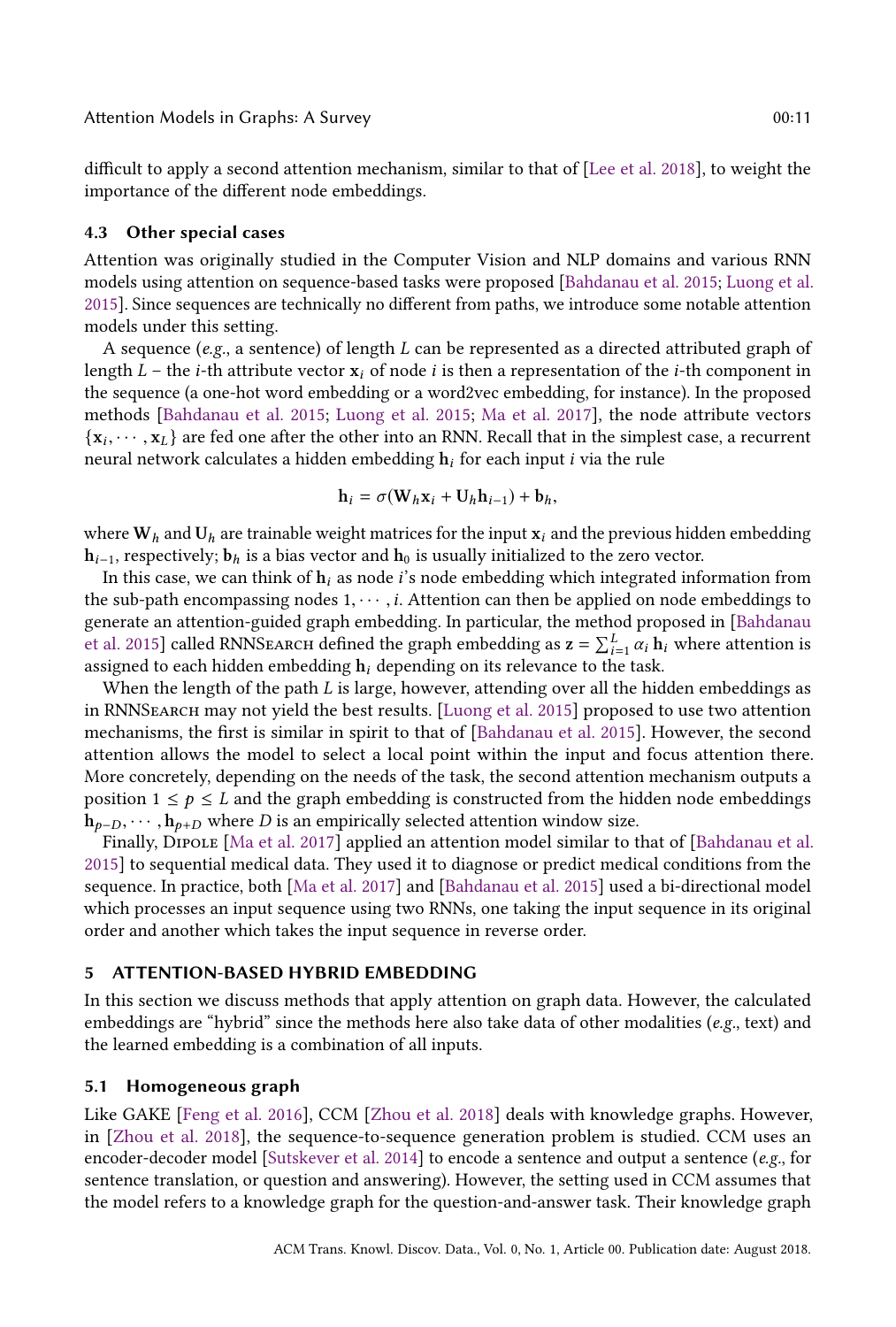is made up of multiple connected components, each of which is made up of multiple knowledge triplets. A subgraph embedding  $z_i$  is learned for each component *i*:

$$
\mathbf{z}_{i} = \sum_{n=1}^{|T_{i}|} \alpha_{n}^{(i)}[\mathbf{h}_{n}^{(i)}; \mathbf{t}_{n}^{(i)}]
$$

where  $T_i = \{(\mathbf{h}_1^{(i)}, \mathbf{t}_1^{(i)}, \cdots, (\mathbf{h}_{n_i}^{(i)}, \mathbf{t}_{n_i}^{(i)}, \mathbf{r}_{n_i}^{(i)})\}$  consists of the embeddings for the corresponding knowledge triplets for *i* and  $\alpha_n^{(i)}$  is used to assign importance to different triplets (represented by the concetenation of the term embeddings) taking into account the term as well as their relationship. concatenation of the term embeddings) taking into account the terms as well as their relationship.

While the model is in the process of decoding (generating words for the output), it selectively identifies important subgraphs by attending on their embeddings  $z_i$ . Furthermore, an attention<br>mechanism is also used to identify the triplets within a selected linewledge subgraph to identify mechanism is also used to identify the triplets within a selected knowledge subgraph to identify important triplets for word generation. Like GAKE, we consider CCM a homogeneous graph method since it doesn't seem to make an explicit distinction between different types of nodes and relationships.

JointD/E + SATT [\[Han et al.](#page-17-12) [2018\]](#page-17-12) is another work that applies attention on a knowledge graph, similar to [\[Feng et al.](#page-16-14) [2016;](#page-16-14) [Zhou et al.](#page-18-9) [2018\]](#page-18-9). However, they also use a large text corpus that may contain references to the different terms in the knowledge graph implying certain relationships. They introduce a method that uses attention to learn a joint embedding from graph and text data for the task of knowledge graph link prediction.

Under certain settings (brain network construction, for instance) the datasets tend to be quite small and noisy [\[Zhang et al.](#page-18-10) [2016b\]](#page-18-10). Methods such as that proposed by [\[Zhang et al.](#page-18-10) [2016b\]](#page-18-10) proposes to use side information to regularize the graph construction process to highlight more discriminative patterns – which is useful when the output graphs are used for graph classification. Exploring the possibility of adding attention in this setting is interesting.

## 5.2 Heterogeneous graph

While there has been work proposed like [\[Han et al.](#page-17-12) [2018;](#page-17-12) [Zhou et al.](#page-18-9) [2018\]](#page-18-9) that applies attention on knowledge graphs – which are considered heterogeneous graphs – these models do not distinguish between the different types of links and nodes explicitly. To the best of our knowledge, there currently does not exist any work that has considered this setting. One possibility is to extend the idea proposed by EAGCN [\[Shang et al.](#page-17-19) [2018\]](#page-17-19) to more general heterogeneous graphs.

#### 5.3 Other special cases

GRAM [\[Choi et al.](#page-16-13) [2017\]](#page-16-13) is a graph-based attention model for doing classification/regression on clinical data. Clinical records can usually be described by clinical codes  $c_1, \dots, c_{|C|} \in C$  in a vocabulary C. GRAM constructs a DAG whose leaves are the codes  $c_1, \dots, c_{|C|}$  while the ancestor nodes are more general medical concepts. [\[Choi et al.](#page-16-13) [2017\]](#page-16-13) uses an attention mechanism to learn a  $k$ -dimensional final embedding of each leaf node  $i$  (medical concept) via:

$$
\mathbf{g}_i = \sum_{j \in \mathcal{A}(i)} \alpha_{i,j} \, \mathbf{e}_j
$$

where  $\mathcal{A}(i)$  denotes the set comprised of *i* and all its ancestors and  $\mathbf{e}_j$  is the *k*-dimensional basic embedding of the node *i*. The use of attention allows the model to refer to more informative embedding of the node j. The use of attention allows the model to refer to more informative or relevant general concepts when a concept in  $C$  is less helpful for medical diagnosis (e.g., it is a rare concept). Since a patient's clinical visit record is represented as a binary vector  $x \in$  ${0, 1}^{|C|}$  indicating which clinical codes were present for a particular visit the learned embeddings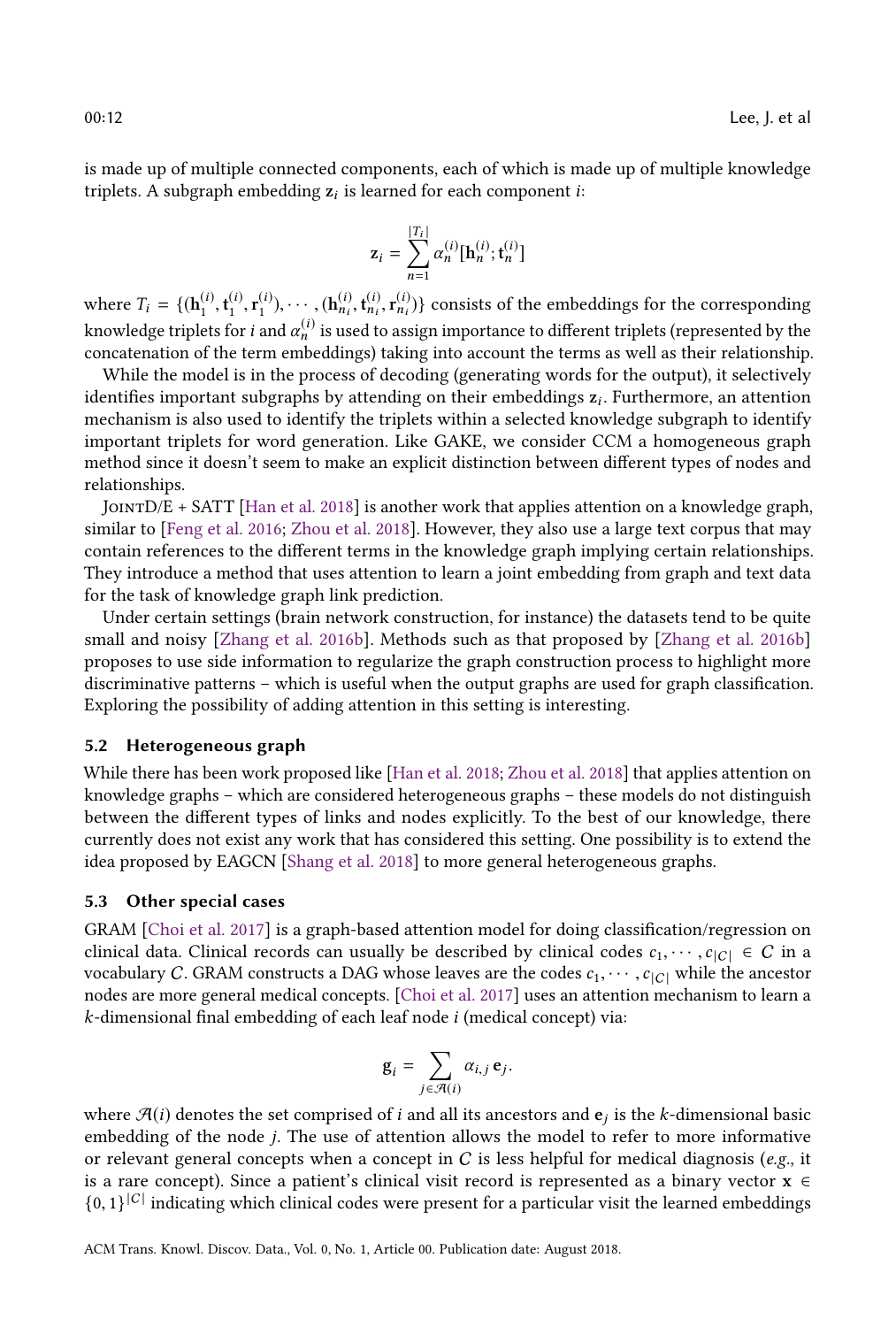Attention Models in Graphs: A Survey 00:13

<span id="page-12-1"></span>

Fig. 3. (a) Given a target object  $v_0$ , we assign importance weights  $\alpha_{0,i}$  to the objects i in our neighborhood. This can be done by learning a function that assigns importance by examining (possibly) the hidden embeddings of  $v_0$  and  $v_i$ ,  $x_0$  and  $x_i$ . (b) The hidden embedding  $h_3$  represents information  $(x_1, \dots, x_3)$  we've integrated of various of various  $f - 3$  we innut this into a rapking function that determines the importance of after a walk of length  $L = 3$ , we input this into a ranking function that determines the importance of various neighbor nodes and this is used to bias the next step. For both examples, we use w to represent the trainable parameters of the attention function.

 $g_1, \dots, g_{|C|}$  can be stacked to form a  $k \times |C|$  embedding matrix to embed x; this can then be<br>inputted into a predictive model for medical diagnosis. Note that the problem of medical diagnosis inputted into a predictive model for medical diagnosis. Note that the problem of medical diagnosis is a classical supervised learning task which takes clinical code feature vectors but GRAM applies attention on a medical concept DAG for the purpose of embedding the given feature vectors.

## <span id="page-12-0"></span>6 TYPES OF GRAPH ATTENTION MECHANISM

We now describe the three main types of attention that have been applied to graph data. While all three types of attention share the same purpose or intent, they differ in how attention is defined or implemented. In this section we provide examples from the literature to illustrate how each type is implemented.

Recall from our general definition of attention in Def. [6](#page-4-3) that we are given a target graph object ( $e.g.,$ node, edge, graph, *etc*)  $v_0$  and a set of graph objects in  $v_0$ 's "neighborhood"  $\{v_1, \dots, v_{|\Gamma_{v_0}|}\} \in \Gamma_{v_0}$ .<br>Attention is defined as a function  $f' : \{v_1\} \times \Gamma_{\longrightarrow}$  [0, 1] that maps each of the objects in  $\Gamma_{\longrightarrow}$ Attention is defined as a function  $f' : \{v_0\} \times \Gamma_{v_0} \to [0, 1]$  that maps each of the objects in  $\Gamma_{v_0}$  to a relevance score. In practice this is usually done in one of three wave which we introduce helow relevance score. In practice this is usually done in one of three ways which we introduce below.

#### 6.1 Learn attention weights

Given the corresponding attributes/features  $\mathbf{x}_0, \mathbf{x}_1, \cdots, \mathbf{x}_{|\Gamma_{o^*}|}$  for  $v_0, v_1, \cdots, v_{|\Gamma_{v_0}|}$ , attention weights can be learned via: | can be learned via:

$$
\alpha_{0,j} = \frac{e_{0,j}}{\sum_{k \in \Gamma_{v_0}} e_{0,k}}
$$

where  $e_{0,j}$  is node  $v_j$ 's relevance to  $v_0$ . In practice, this is typically implemented using softmax with a<br>trainable function learning  $v_i$ 's relevance to  $v_0$  by considering their attributes. The implementation trainable function learning  $v_j$ 's relevance to  $v_0$  by considering their attributes. The implementation<br>in GAT Welickovic et al. 2018] illustrates this: in GAT [\[Velickovic et al.](#page-18-4) [2018\]](#page-18-4) illustrates this:

$$
\alpha_{0,j} = \frac{\exp\Bigl(\text{LeakyReLU}\Bigl(\mathbf{a}[\mathbf{W}\mathbf{x}_0||\mathbf{W}\mathbf{x}_j]\Bigr)\Bigr)}{\sum_{k \in \Gamma_{v_0}} \exp\Bigl(\text{LeakyReLU}\Bigl(\mathbf{a}[\mathbf{W}\mathbf{x}_0||\mathbf{W}\mathbf{x}_k]\Bigr)\Bigr)}
$$

where  $a$  is a trainable attention vector,  $W$  is a trainable weight matrix mapping the input features to the hidden space, and || represents concatenation. An illustration of this is shown in Fig. [3a](#page-12-1).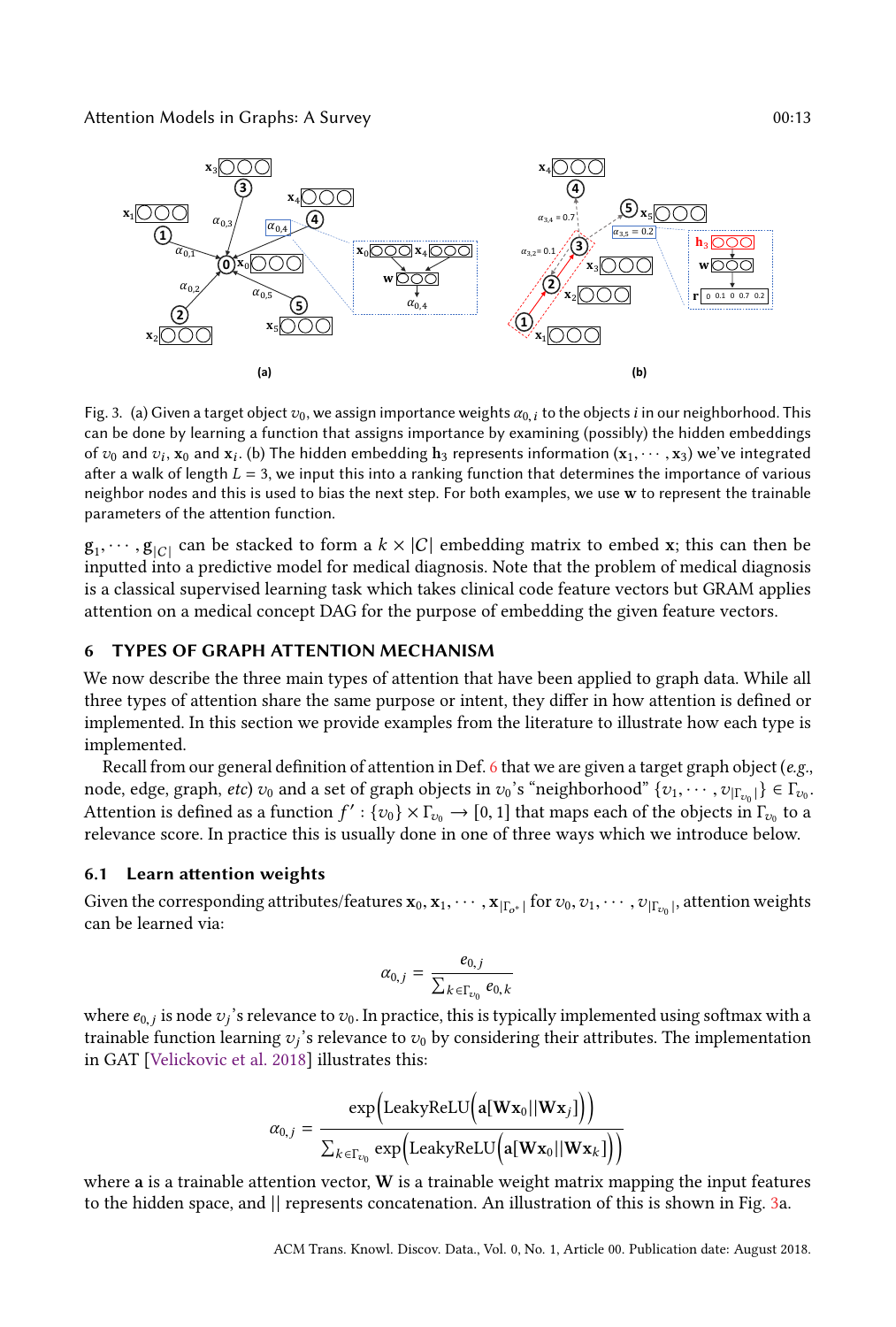## 6.2 Similarity-based attention

Again, given the corresponding attributes or features, the second type of attention can be learned similarly as above except for a key difference. We call this approach similarity-based attention as more attention is given to object's that share more similar hidden representations or features, this is also often referred to in the literature as alignment [\[Bahdanau et al.](#page-16-12) [2015\]](#page-16-12). To illustrate this, we use the definition given in AGNN [\[Thekumparampil et al.](#page-17-18) [2018\]](#page-17-18):

$$
\alpha_{0,j} = \frac{\exp(\beta \cdot \cos(\mathbf{W} \mathbf{x}_0, \mathbf{W} \mathbf{x}_j))}{\sum_{k \in \Gamma_{v_0}} \exp(\beta \cdot \cos(\mathbf{W} \mathbf{x}_0, \mathbf{W} \mathbf{x}_k))}
$$

where  $\beta$  is a trainable bias and "cos" represents cosine-similarity; like before, W is a trainable weight matrix to map inputs to the hidden space. Note that this is very similar to the above definition. The difference is that the model explicitly learns similar hidden embeddings for objects that are relevant to each other since attention is based on similarity or alignment.

## 6.3 Attention-guided walk

While the first two types of attention focuses on choosing relevant information to integrate into a target object's hidden representation, the third type of attention has a slightly different purpose. We use GAM [\[Lee et al.](#page-17-13) [2018\]](#page-17-13) to illustrate this idea. GAM takes a series of steps on an input graph and encodes information from visited nodes using an RNN to construct a subgraph embedding. The RNN's hidden state at a time  $t, h_t \in \mathbb{R}^h$  encodes information from the nodes that were previously<br>visited by the walk from steps 1 ..., the Attention is then defined as a function  $f' \cdot \mathbb{R}^h \to \mathbb{R}^k$  that visited by the walk from steps 1,  $\dots$ , t. Attention is then defined as a function  $f' : \mathbb{R}^h \to \mathbb{R}^k$  that maps an input hidden vector  $f'(h) = r$ , then kedimensional rank vector that tells us which of the maps an input hidden vector  $f'(\mathbf{h}_t) = \mathbf{r}_{t+1}$  to a k-dimensional rank vector that tells us which of the k types of nodes we should prioritize for our next step. The model will then prioritize neighboring k types of nodes we should prioritize for our next step. The model will then prioritize neighboring nodes of a particular type for the next step. We illustrate this in Fig. [3b](#page-12-1).

## <span id="page-13-0"></span>7 GRAPH ATTENTION TASKS

The different attention-based graph methods can be divided broadly by the kind of problem they solve: node-level or graph-level.

## 7.1 Node-level

A number of work have been proposed to study graph attention for node-level tasks, the most notable of which are node classification and link prediction [\[Abu-El-Haija et al.](#page-16-17) [2017;](#page-16-17) [Feng et al.](#page-16-14) [2016;](#page-16-14) [Han et al.](#page-17-12) [2018;](#page-17-12) [Thekumparampil et al.](#page-17-18) [2018;](#page-17-18) [Velickovic et al.](#page-18-4) [2018;](#page-18-4) [Zhao et al.](#page-18-7) [2017\]](#page-18-7). Although each method differs in their approach and assumptions, they share a common technique which is to learn an attention-guided node or edge embedding which can then be used to train a classifier for classification or link prediction. It isn't hard to see these methods implemented for the related tasks of node clustering. Some notable node-level tasks for which attention-based graph methods have not been proposed include node/edge role discovery [\[Rossi and Ahmed](#page-17-17) [2015\]](#page-17-17), and node ranking [\[Sun et al.](#page-17-26) [2009a\]](#page-17-26).

## 7.2 Graph-level

Multiple works have also studied graph-level tasks such as graph classification and graph regression. In this setting, an attention-guided graph embedding is constructed by attending to relevant parts of the graph. Methods like EAGCN, Modified-GAT, GAM, and Dipole [\[Lee et al.](#page-17-13) [2018;](#page-17-13) [Ma et al.](#page-17-14) [2017;](#page-17-14) [Ryu et al.](#page-17-20) [2018;](#page-17-20) [Shang et al.](#page-17-19) [2018\]](#page-17-19) learn a graph embedding for the more standard graph-based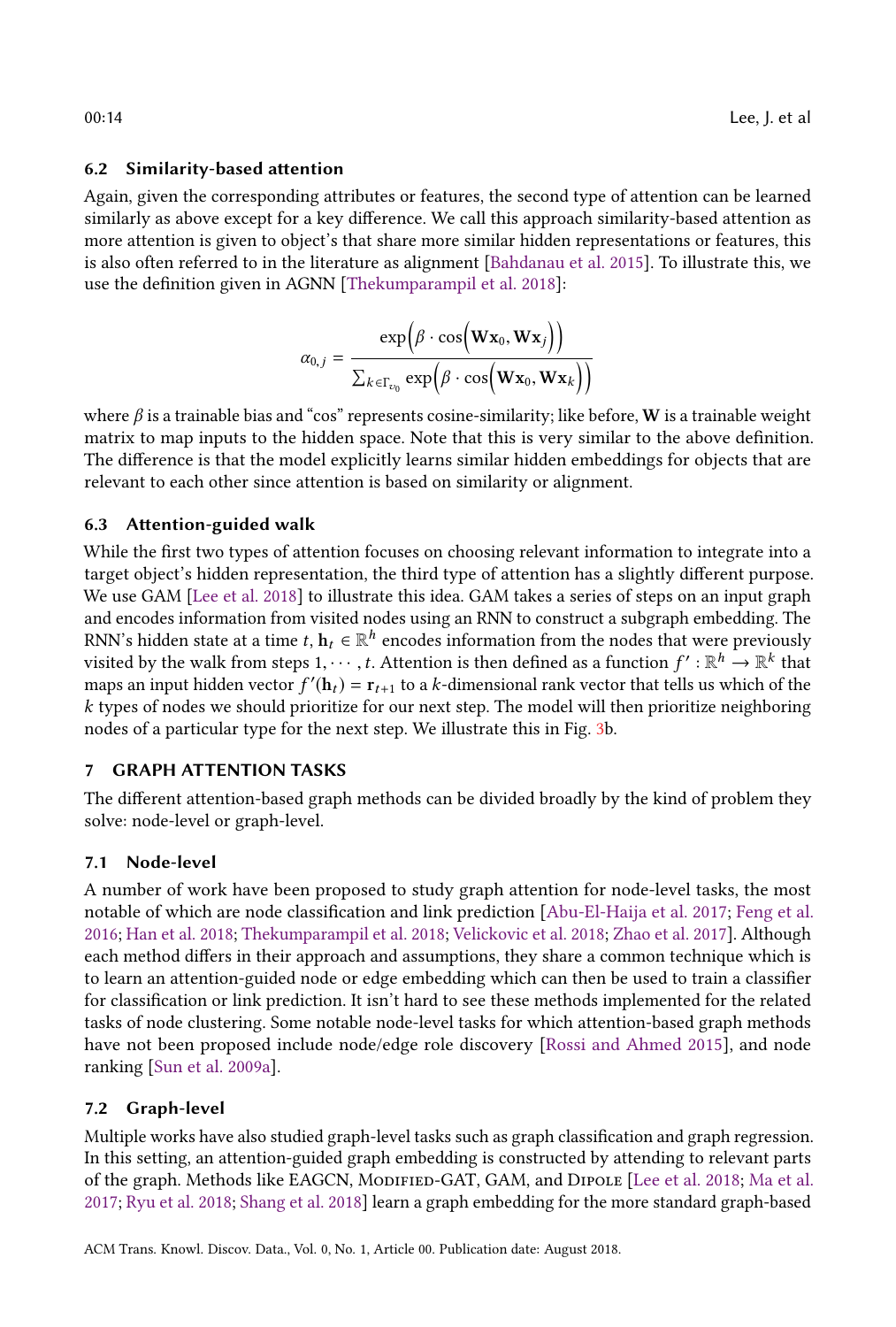tasks of classification and regression. It is not hard to see how these methods can be applied to the related problem of graph similarity search [\[Zheng et al.](#page-18-11) [2013\]](#page-18-11).

On the other had, work like [\[Bahdanau et al.](#page-16-12) [2015;](#page-16-12) [Luong et al.](#page-17-21) [2015;](#page-17-21) [Xu et al.](#page-18-8) [2018;](#page-18-8) [Zhou et al.](#page-18-9) [2018\]](#page-18-9) generate sequences from input graph data. Notably, graph2seq proposes a method that outputs a sequence given an input graph instead of the more methods that do sequence-to-sequence generation.

Finally, GRAM [\[Choi et al.](#page-16-13) [2017\]](#page-16-13) applied attention to a medical ontology graph to help learn attention-based embeddings for medical codes. While the problem they studied was the problem of classifying a patient record (described by certain medical codes), the novelty of their work was in applying attention on the ontology graph to improve model performance.

## <span id="page-14-0"></span>8 DISCUSSION AND CHALLENGES

In this section we discuss additional issues and highlight important challenges for future work.

#### 8.1 Attention-based methods for heterogeneous graphs

The study of heterogeneous graphs, also called heterogeneous information networks, has become quite popular in recent years with many papers published in the area [\[Dong et al.](#page-16-19) [2017;](#page-16-19) [Lee and](#page-17-27) [Adorna](#page-17-27) [2012;](#page-17-27) [Sun et al.](#page-17-5) [2011,](#page-17-5) [2009a](#page-17-26)[,b\]](#page-17-28).

While methods like GAKE, CCM, JOINT $D/E+SATT$  all consider knowledge graphs which is a type of heterogeneous graph, they do not differentiate between the different kinds of links and nodes. While methods such as EAGCN deal with multiple types of links they do not consider the general case where there can also be multiple kinds of nodes. GAM is another method that distinguishes, in a way, between different kinds of nodes since the attention-guided walk prioritizes the node to visit based on node type.

There is a need for attention-based methods that study how attention can be applied to general heterogeneous networks, especially taking into consideration how different kinds of meta-paths [\[Dong](#page-16-19) [et al.](#page-16-19) [2017\]](#page-16-19) can affect the learned embeddings. This is important as methods based on heterogeneous graphs have been shown to outperform methods that make the assumption that graphs only have a single type of link/edge. One can refer to [\[Shi et al.](#page-17-29) [2017\]](#page-17-29) for a survey of heterogeneous graph-based methods.

#### 8.2 Scalability of graph attention models

The majority of methods [\[Bahdanau et al.](#page-16-12) [2015;](#page-16-12) [Ma et al.](#page-17-14) [2017;](#page-17-14) [Zhou et al.](#page-18-9) [2018\]](#page-18-9) that calculate an attention-based graph embedding work for relatively small graphs and may have trouble scaling effectively to larger graphs.

Methods like [\[Lee et al.](#page-17-13) [2018;](#page-17-13) [Ryu et al.](#page-17-20) [2018;](#page-17-20) [Shang et al.](#page-17-19) [2018\]](#page-17-19) may be able to work on larger graphs but they still have their shortcomings. For instance, GAM [\[Lee et al.](#page-17-13) [2018\]](#page-17-13) uses a walk to sample a graph. For large graphs, natural questions that arise include: (1) Do we need longer walks and can an RNN handle these? (2) Can a walk effectively capture all relevant and useful structures, especially if they are more complex?

Methods like [\[Ryu et al.](#page-17-20) [2018;](#page-17-20) [Shang et al.](#page-17-19) [2018\]](#page-17-19) that apply attention to a GCN architecture seem like a step in the right direction as this can be described as an attention-based end-to-end differentiable version of the Weisfeiler-Lehman algorithm [\[Duvenaud et al.](#page-16-1) [2015;](#page-16-1) [Shervashidze et al.](#page-17-23) [2011\]](#page-17-23) especially if we train stochastically [\[Chen et al.](#page-16-21) [2018\]](#page-16-21). However, there is a need to evaluate graph attention models on a variety of large real-world graphs to test their effectiveness. It would also be useful to explore other ways to apply attention to improve performance.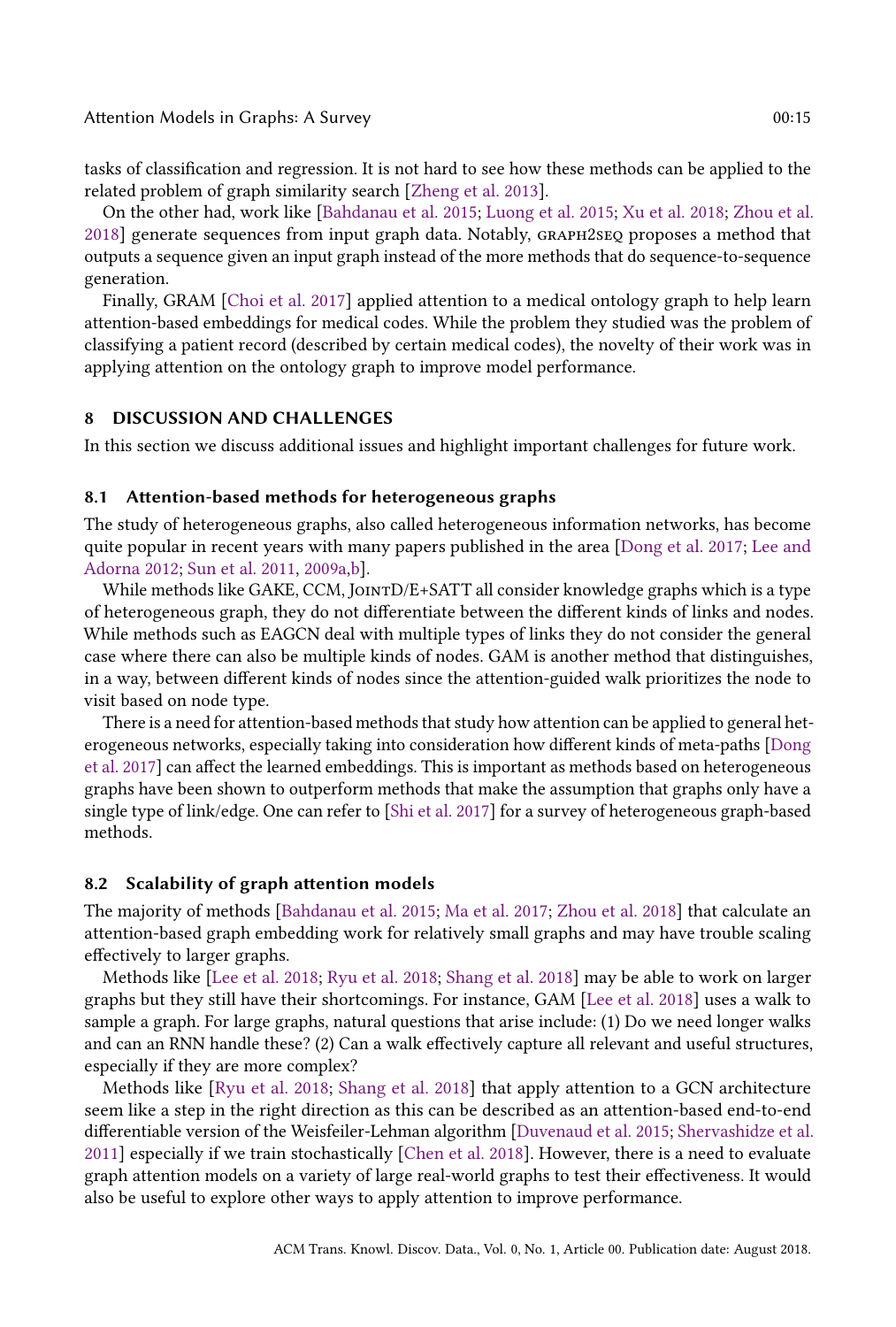## 8.3 Inductive graph learning

Recently, there has been an interest in exploring inductive learning of graph-based problems [\[Guo](#page-16-22) [et al.](#page-16-22) [2018;](#page-16-22) [Hamilton et al.](#page-16-23) [2017\]](#page-16-23) which is different from transductive learning. The former is more useful than the latter as it can generalize to yet unseen data.

This setting is important as it allows graph-based methods to handle many real-world cases where nodes and edges in graphs can appear dynamically. It also allows us to learn general patterns in one graph dataset that can be useful in another dataset much like how transfer learning is used to train a model on one text corpora for application on another text dataset [\[Dai et al.](#page-16-24) [2007\]](#page-16-24) or to train a model to recognize general shapes in a large image dataset to be applied to a sparser dataset [\[Oquab et al.](#page-17-30) [2014\]](#page-17-30). Another interesting example of transfer learning is shown by [\[Zhu](#page-18-12) [et al.](#page-18-12) [2011\]](#page-18-12) where the transfer is done across data of different domains (e.g., text to images).

An interesting direction for future study is looking at attention-based inductive learning techniques that can be used to identify relevant graph patterns that are generalizable to other graph datasets. Looking further, we can also explore attention-based techniques that do cross-domain or heterogeneous transfer learning [\[Zhu et al.](#page-18-12) [2011\]](#page-18-12).

While the authors of methods like GAT [\[Velickovic et al.](#page-18-4) [2018\]](#page-18-4) have conducted an initial study of inductive learning on a small graph dataset, we believe more focused experiments should be done on graph-based inductive learning taking into account a large set of datasets and settings.

## 8.4 Attention-guided attributed walk

Recently, Ahmed et al. [\[Ahmed et al.](#page-16-25) [2018\]](#page-16-25) proposed the notion of attributed walk and showed that it can be used to generalize graph-based deep learning and embedding methods making them more powerful and able to learn more appropriate embeddings. This is achieved by replacing the notion of random walk (based on node ids) used in graph-based deep learning and embedding methods with the more appropriate and powerful notion of attributed walk. More formally,

DEFINITION 11 (ATTRIBUTED WALK). *Let*  $\mathbf{x}_i$  *be a k-dimensional vector for node*  $v_i$ *. An* attributed<br>Jk S of length L is defined as a sequence of adjacent node types walk S of length L is defined as a sequence of adjacent node types

$$
\phi(\mathbf{x}_{i_1}), \phi(\mathbf{x}_{i_2}), \dots, \phi(\mathbf{x}_{i_{L+1}})
$$
\n(1)

associated with a sequence of indices  $i_1, i_2, \ldots, i_{L+1}$  such that  $(v_i, v_{i_{t+1}}) \in E$  for all  $1 \le t \le L$  and  $\phi : \mathbf{y} \to \mathbf{y}$  is a function that maps the input vector **x** of a node to a corresponding type  $\phi(\mathbf{x})$  $\phi: \mathbf{x} \to y$  is a function that maps the input vector **x** of a node to a corresponding type  $\phi(\mathbf{x})$ .

The type sequence  $\phi(\mathbf{x}_{i_1}), \phi(\mathbf{x}_{i_2}), \dots, \phi(\mathbf{x}_{i_{L+1}})$  is the node types that occur during a walk (as opposed to the node ids). It was shown that the original deep graph learning models that use traditional random walks are recovered as a special case of the attributed walk framework when the number of unique types  $t \to n$  [\[Ahmed et al.](#page-16-25) [2018\]](#page-16-25). It should be noted that the node types here do not necessarily refer to node types in heterogeneous graphs but can be calculated for nodes in a homogeneous graph from their local structure.

Attention-based methods that leverage random walks (based on node ids) may also benefit from the notion of attributed walks (typed walks) proposed by Ahmed et al.[\[Ahmed et al.](#page-16-25) [2018\]](#page-16-25).

#### <span id="page-15-0"></span>9 CONCLUSION

In this work, we conducted a comprehensive and focused survey of the literature on the important field of graph attention models. To the best of our knowledge, this is the first work of this kind. We introduced three intuitive taxonomies to group existing work. These are based on problem setting, the type of attention mechanism used, and the task. We motivated our taxonomies through detailed examples and used each to survey competing approaches from the taxonomy's unique standpoint.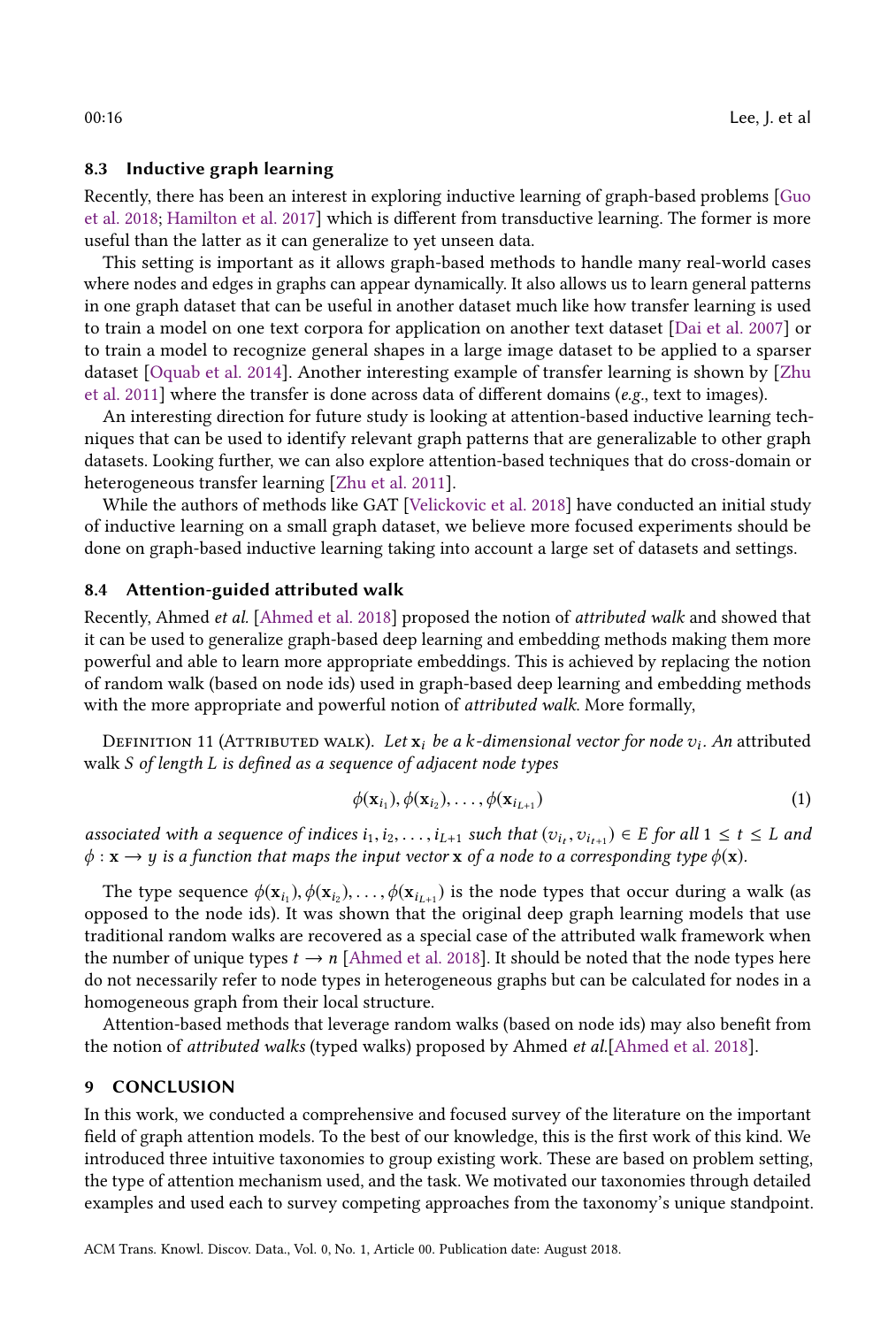We also highlighted several challenges in the area and provided discussion on possible directions for future work.

### REFERENCES

- <span id="page-16-17"></span>Sami Abu-El-Haija, Bryan Perozzi, Rami Al-Rfou, and Alex Alemi. 2017. Watch Your Step: Learning Graph Embeddings Through Attention. In arXiv:1710.09599v1.
- <span id="page-16-4"></span>Charu C. Aggarwal, Amotz Bar-Noy, and Simon Shamoun. 2017. On sensor selection in linked information networks. Computer Networks 126, C (2017), 100–113.
- <span id="page-16-7"></span>Charu C. Aggarwal and Haixun Wang. 2010. Graph Data Management and Mining: A Survey of Algorithms and Applications. Advances in Database Systems, Vol. 40. Springer.
- <span id="page-16-11"></span>Nesreen K. Ahmed, Nick Duffield, Theodore L. Willke, and Ryan A. Rossi. 2017. On Sampling from Massive Graph Streams. In Proc. of VLDB. 1430–1441.
- <span id="page-16-10"></span>Nesreen K. Ahmed, Jennifer Neville, and Ramana Kompella. 2014. Network Sampling: From Static to Streaming Graphs. ACM TKDD 8, 2 (2014), 1–56.
- <span id="page-16-25"></span>Nesreen K Ahmed, Ryan Rossi, John Boaz Lee, Xiangnan Kong, Theodore L Willke, Rong Zhou, and Hoda Eldardiry. 2018. Learning Role-based Graph Embeddings. In arXiv:1802.02896.
- <span id="page-16-5"></span>Leman Akoglu, Hanghang Tong, and Danai Koutra. 2015. Graph based anomaly detection and description: a survey. DMKD 29, 3 (2015), 626–688.
- <span id="page-16-0"></span>Reka Albert, Hawoong Jeong, and Albert-Laszlo Barabasi. 1999. Internet: Diameter of the World-Wide Web. Nature 401, 1 (1999), 130–131.
- <span id="page-16-6"></span>Stefano Allesina, Antonio Bodini, and Cristina Bondavalli. 2005. Ecological subsystems via graph theory: the role of strongly connected components. Oikos 110, 1 (2005), 164–176.
- <span id="page-16-2"></span>Lars Backstrom and Jure Leskovec. 2011. Supervised random walks: predicting and recommending links in social networks. In Proc. of WSDM. 635–644.
- <span id="page-16-12"></span>Dzmitry Bahdanau, KyungHyun Cho, and Yoshua Bengio. 2015. Neural Machine Translation by Jointly Learning to Align and Translate. In Proc. of ICLR. 1–15.
- <span id="page-16-9"></span>Zilong Bai, Peter B. Walker, Anna E. Tschiffely, Fei Wang, and Ian Davidson. 2017. Unsupervised Network Discovery for Brain Imaging Data. In Proc. of KDD. 55–64.
- <span id="page-16-15"></span>HongYun Cai, Vincent W. Zheng, and Kevin Chen-Chuan Chang. 2018. A Comprehensive Survey of Graph Embedding: Problems, Techniques and Applications. ACM TKDE (2018), 1–20.
- <span id="page-16-21"></span>Jianfei Chen, Jun Zhu, and Le Song. 2018. Stochastic Training of Graph Convolutional Networks with Variance Reduction. In arXiv:1710.10568v3.
- <span id="page-16-13"></span>Edward Choi, Mohammad Taha Bahadori, Le Song, Walter F. Stewart, and Jimeng Sun. 2017. GRAM: Graph-based Attention Model for Healthcare Representation Learning. In Proc. of KDD. 787–795.
- <span id="page-16-24"></span>Wenyuan Dai, Gui-Rong Xue, Qiang Yang, and Yong Yu. 2007. Transferring Naive Bayes Classifiers for Text Classification. In Proc. of AAAI. 540–545.
- <span id="page-16-3"></span>Shuiguang Deng, Longtao Huang, Guandong Xu, Xindong Wu, and Zhaohui Wu. 2017. On Deep Learning for Trust-Aware Recommendations in Social Networks. IEEE TNNLS 28, 5 (2017), 1164–1177.
- <span id="page-16-19"></span>Yuxiao Dong, Nitesh V Chawla, and Ananthram Swami. 2017. metapath2vec: Scalable Representation Learning for Heterogeneous Networks. In Proc. of KDD. 135–144.
- <span id="page-16-1"></span>David Duvenaud, Dougal Maclaurin, Jorge Aguilera-Iparraguirre, Rafael Gomez-Bombarelli, Timothy Hirzel, Alan Aspuru-Guzik, and Ryan P. Adams. 2015. Convolutional Networks on Graphs for Learning Molecular Fingerprints. In Proc. of NIPS. 2224–2232.
- <span id="page-16-14"></span>Jun Feng, Minlie Huang, Yang Yang, and Xiaoyan Zhu. 2016. GAKE: Graph Aware Knowledge Embedding. In Proc. of COLING. 641–651.
- <span id="page-16-20"></span>Felix A. Gers, Jurgen Schmidhuber, and Fred A. Cummins. 2000. Learning to Forget: Continual Prediction with LSTM. Neural Computation 12, 10 (2000), 1–20.
- <span id="page-16-16"></span>Lise Getoor and Christopher P. Diehl. 2015. Link Mining: A Survey. SIGKDD Explor. Newsl. 7, 2 (2015), 3–12.
- <span id="page-16-8"></span>M. Girvan and M. E. J. Newman. 2002. Community structure in social and biological networks. PNAS 99, 12 (2002), 7821–7826.
- <span id="page-16-18"></span>Aditya Grover and Jure Leskovec. 2016. node2vec: Scalable feature learning for networks. In Proc. of KDD. 855–864.
- <span id="page-16-22"></span>Junliang Guo, Linli Xu, and Enhong Cheng. 2018. SPINE: Structural Identity Preserved Inductive Network Embedding. In arXiv:1802.03984v1.
- <span id="page-16-23"></span>Will Hamilton, Zhitao Ying, and Jure Leskovec. 2017. Inductive Representation Learning on Large Graphs. In Proc. of NIPS.  $1 - 11.$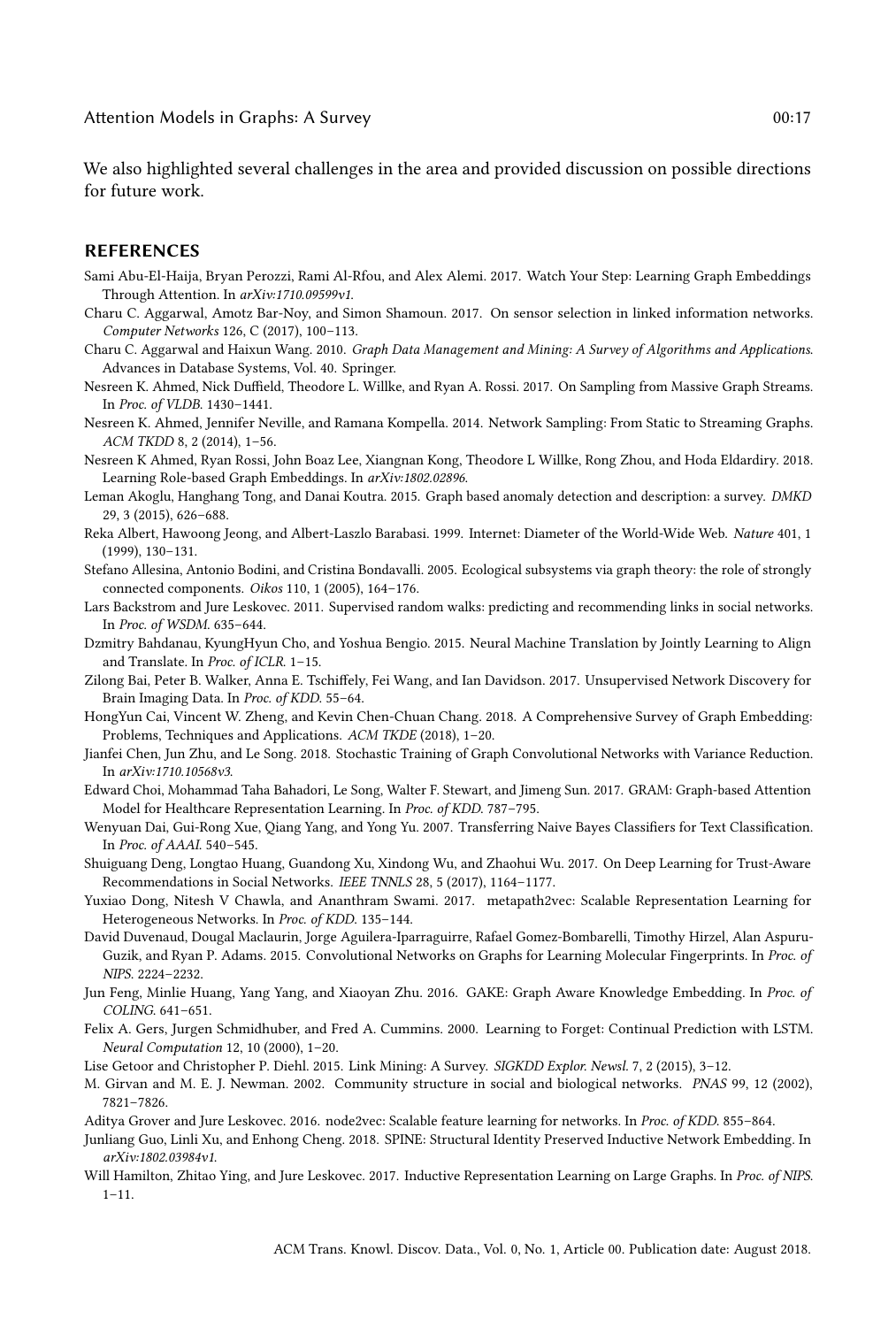- <span id="page-17-12"></span><span id="page-17-0"></span>Xu Han, Zhiyuan Liu, and Maosong Sun. 2018. Neural Knowledge Acquisition via Mutual Attention Between Knowledge Graph and Text. In Proc. of AAAI. 1–8.
- <span id="page-17-7"></span>Xinran He and David Kempe. 2014. Stability of influence maximization. In Proc. of KDD. 1256–1265.
- <span id="page-17-16"></span>Chuntao Jiang, Frans Coenen, and Michele Zito. 2013. A survey of frequent subgraph mining algorithms. The Know. Eng. Review 28, 1 (2013), 75–105.
- <span id="page-17-15"></span>Thomas N Kipf and Max Welling. 2017. Semi-supervised classification with graph convolutional networks. In Proc. of ICLR.  $1 - 14$
- <span id="page-17-11"></span>Ankit Kumar, Ozan Irsoy, Peter Ondruska, Mohit Iyyer, James Bradbury, Ishaan Gulrajani, Victor Zhong, Romain Paulus, and Richard Socher. 2016. Ask Me Anything: Dynamic Memory Networks for Natural Language Processing. In Proc. of ICML. 2397–2406.
- <span id="page-17-27"></span>John Boaz Lee and Henry Adorna. 2012. Link Prediction in a Modified Heterogeneous Bibliographic Network. In Proc. of ASONAM. 442–449.
- <span id="page-17-2"></span>John Boaz Lee, Xiangnan Kong, Yihan Bao, and Constance Moore. 2017. Identifying Deep Contrasting Networks from Time Series Data: Application to Brain Network Analysis. In Proc. of SDM. 543–551.

<span id="page-17-13"></span><span id="page-17-8"></span>John Boaz Lee, Ryan Rossi, and Xiangnan Kong. 2018. Graph Classification using Structural Attention. In Proc. of KDD. 1-9. Jure Leskovec and Christos Faloutsos. 2006. Sampling from large graphs. In Proc. of KDD. 631–636.

<span id="page-17-24"></span>David Liben-Nowell and Jon Kleinberg. 2003. The link prediction problem for social networks. In Proc. of CIKM. 556–559.

<span id="page-17-3"></span>Qi Liu, Biao Xiang, Nicholas Jing Yuan, Enhong Chen, Hui Xiong, Yi Zheng, and Yu Yang. 2017. An Influence Propagation View of PageRank. ACM TKDD 11, 3 (2017), 30:1–30:30.

- <span id="page-17-21"></span>Thang Luong, Hieu Pham, and Christopher D. Manning. 2015. Effective Approaches to Attention-based Neural Machine Translation. In Proc. of EMNLP. 1412–1421.
- <span id="page-17-14"></span>Fenglong Ma, Radha Chitta, Jing Zhou, Quanzeng You, Tong Sun, and Jing Gao. 2017. Dipole: Diagnosis Prediction in Healthcare via Attention-based Bidirectional Recurrent Neural Networks. In Proc. of KDD. 1903–1911.
- <span id="page-17-10"></span>Volodymyr Mnih, Nicolas Heess, Alex Graves, and Koray Kavukcuoglu. 2014. Recurrent Models of Visual Attention. In Proc. of NIPS. 2204–2212.
- <span id="page-17-4"></span>Mathieu Moslonka-Lefebvre, Ann Finley, Ilaria Dorigatti, Katharina Dehnen-Schmutz, Tom Harwood, Michael J. Jeger, Xiangming Xu, Ottmar Holdenrieder, and Marco Pautasso. 2011. Networks in Plant Epidemiology: From Genes to Landscapes, Countries, and Continents. Phytopathology 101, 4 (2011), 392–403.
- <span id="page-17-30"></span>Maxime Oquab, Leon Bottou, Ivan Laptev, and Josef Sivic. 2014. Learning and Transferring Mid-Level Image Representations using Convolutional Neural Networks. In Proc. of CVPR. 1717–1724.
- <span id="page-17-1"></span>Jian Pei, Daxin Jiang, and Aidong Zhang. 2005. On Mining Cross-Graph Quasi-Cliques. In Proc. of KDD. 228–238.
- <span id="page-17-6"></span>Bryan Perozzi, Rami Al-Rfou, and Steven Skiena. 2014. DeepWalk: online learning of social representations. In Proc. of KDD. 701–710.
- <span id="page-17-17"></span>Ryan A. Rossi and Nesreen K. Ahmed. 2015. Role Discovery in Networks. ACM TKDE 27, 4 (2015), 1112–1131.
- <span id="page-17-20"></span>Seongok Ryu, Jaechang Lim, and Woo Youn Kim. 2018. Deeply learning molecular structure-property relationships using graph attention neural network. In arXiv:1805.10988v2.
- <span id="page-17-19"></span>Chao Shang, Qinqing Liu, Ko-Shin Chen, Jiangwen Sun, Jin Lu, Jinfeng Yi, and Jinbo Bi. 2018. Edge Attention-based Multi-Relational Graph Convolutional Networks. In arXiv:1802.04944v1.
- <span id="page-17-23"></span>Nino Shervashidze, Pascal Schweitzer, Erik Jan van Leeuwen, Kurt Mehlhorn, and Karsten M. Borgwardt. 2011. Weisfeiler-Lehman Graph Kernels. JMLR (2011), 2539–2561.
- <span id="page-17-29"></span>Chuan Shi, Yitong Li, Jiawei Zhang, Yizhou Sun, and Philip S. Yu. 2017. A Survey of Heterogeneous Information Network Analysis. IEEE TKDE 29, 1 (2017), 17–37.
- <span id="page-17-9"></span>Xiaoxiao Shi, Xiangnan Kong, and Philip S. Yu. 2012. Transfer Significant Subgraphs across Graph Databases. In Proc. of SDM. 552–563.
- <span id="page-17-5"></span>Yizhou Sun, Rick Barber, Manish Gupta, Charu C. Aggarwal, and Jiawei Han. 2011. Co-author Relationship Prediction in Heterogeneous Bibliographic Networks. In Proc. of ASONAM. 121–128.
- <span id="page-17-26"></span>Yizhou Sun, Jiawei Han, Peixiang Zhao, Zhijun Yin, Hong Cheng, and Tianyi Wu. 2009a. RankClus: Integrating Clustering with Ranking for Heterogeneous Information Network Analysis. In Proc. of EDBT. 565–576.
- <span id="page-17-28"></span>Yizhou Sun, Yintao Yu, and Jiawei Han. 2009b. Ranking-based Clustering of Heterogeneous Information Networks with Star Network Schema. In Proc. of KDD. 797–806.
- <span id="page-17-25"></span>Ilya Sutskever, Oriol Vinyals, and Quoc V. Le. 2014. Sequence to Sequence Learning with Neural Networks. In Proc. of NIPS. 3104–3112.
- <span id="page-17-22"></span>Jian Tang, Meng Qu, Mingzhe Wang, Ming Zhang, Jun Yan, and Qiaozhu Mei. 2015. LINE: Large-scale Information Network Embedding. In Proc. of WWW. 1067–1077.
- <span id="page-17-18"></span>Kiran K. Thekumparampil, Chong Wang, Sewoong Oh, and Li-Jia Li. 2018. Attention-based Graph Neural Network for Semi-supervised Learning. In arXiv:1803.03735v1.